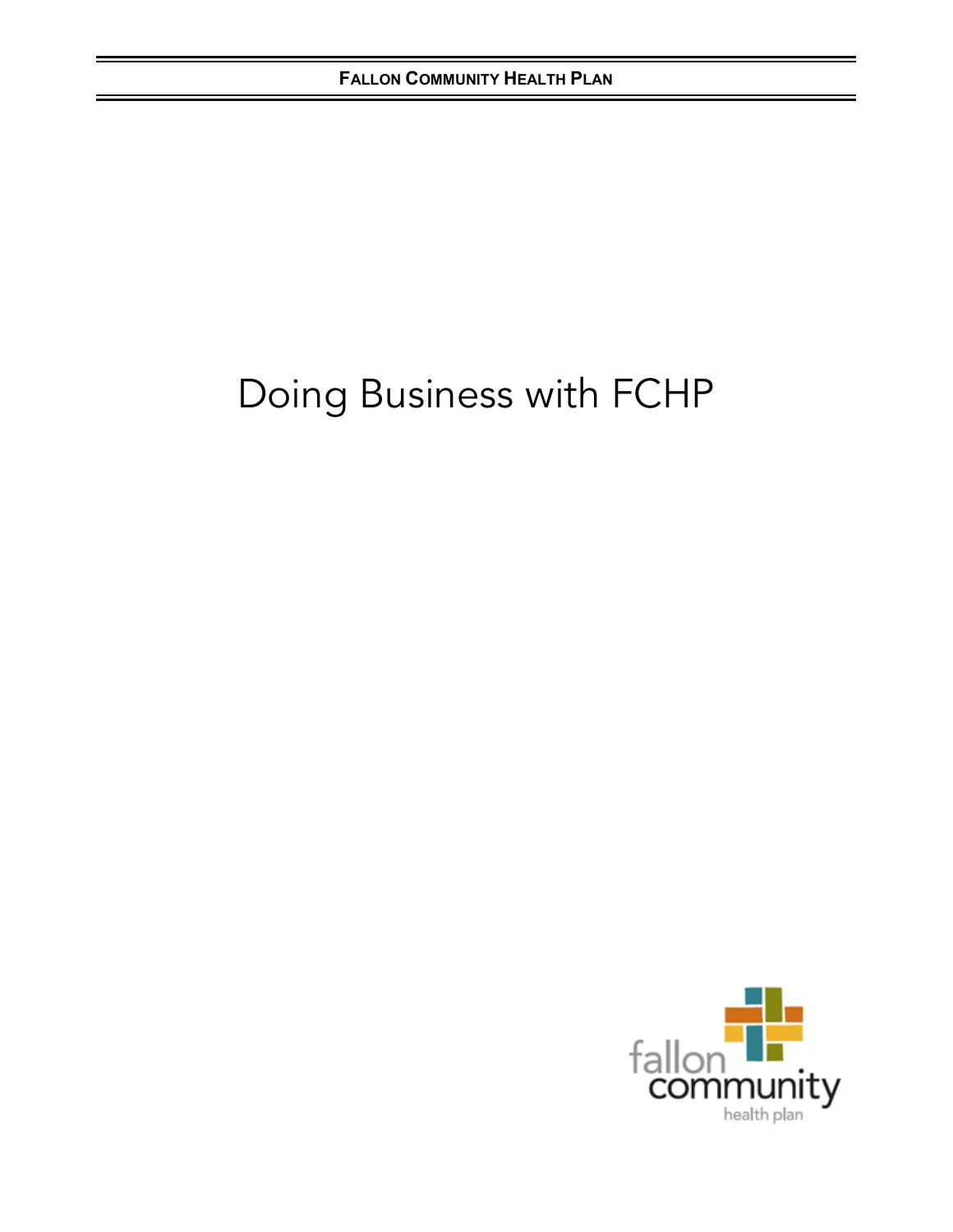# DOING BUSINESS WITH FCHP

[Provider Relations](#page-2-0) [Provider Tools](#page-4-0) [Changing Provider Information Policy](#page-5-0) Closing/Reopening Practice to FCHP Members [Concierge Medicine](#page-7-0) [Removing an FCHP Member from Provider](#page-8-0) Panel **[Quality Management](#page-9-0)** [Continuity of Clinical Services](#page-11-0) [Clinical Practice Guidelines](#page-18-0) **[Patient Safety](#page-19-0)** [Service and Quality Oversight Committee](#page-20-0) [HIPAA Compliance for Electronic Data Transmissions](#page-22-0) [Notification of Provider](#page-24-0) Termination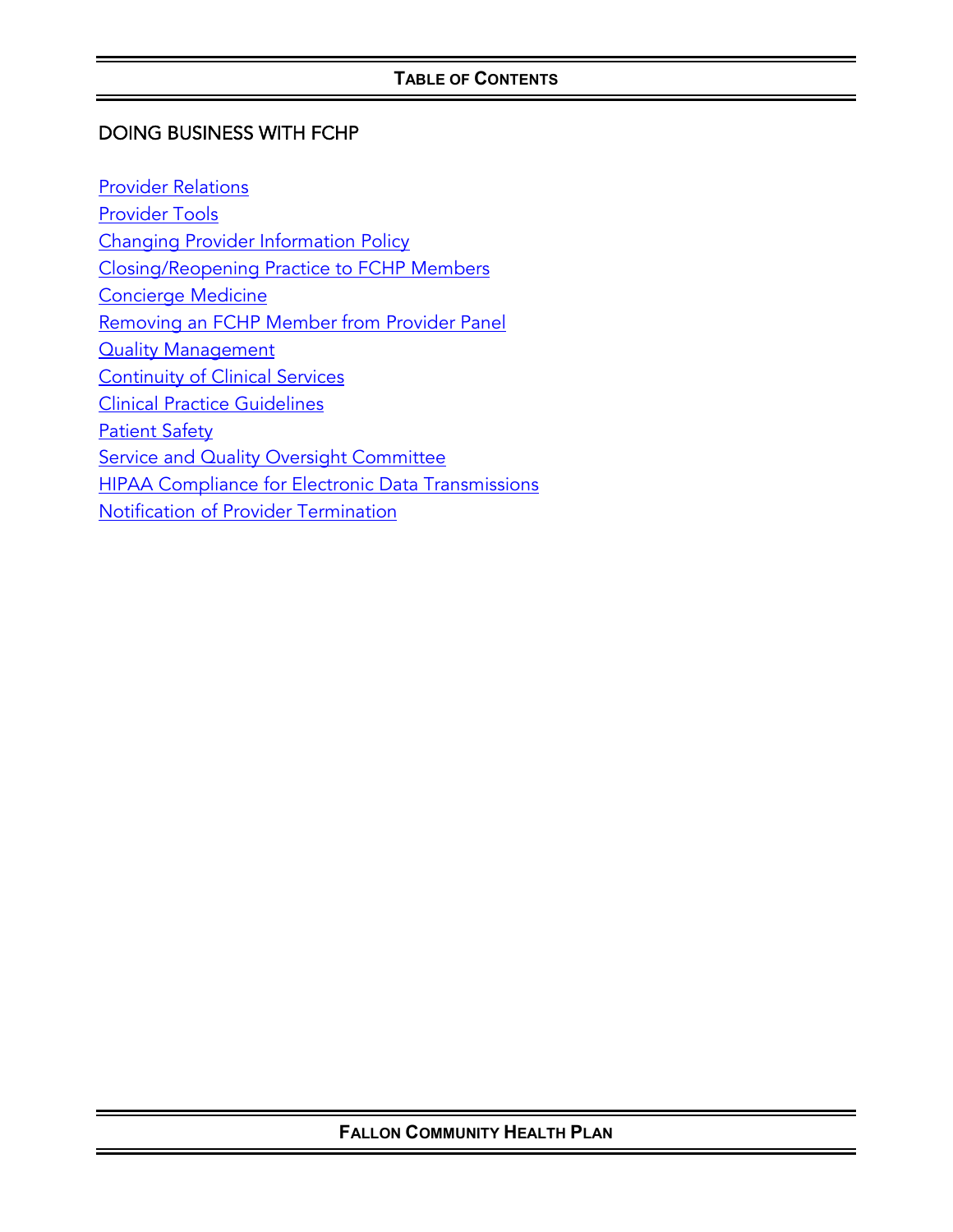## **PROVIDER RELATIONS**

<span id="page-2-0"></span>Provider Relations is responsible for distributing information to the physicians/providers on an ongoing basis to update them on Fallon Community Health Plan (FCHP) policies, procedures, benefits and other pertinent issues.

The Provider Relations staff is the main line of communication between the physician/provider and FCHP. The Provider Relations representative conducts the physician/provider orientations and general meetings, as needed.

Physicians/providers are encouraged to contact Provider Relations with questions, concerns or issues. Call the Provider Service Line at 1-866-ASK-FCHP (1-866-275-3247), Monday through Friday, 8:30 a.m. to 5:00 p.m. Select one of the prompts below.

# Eligibility & Benefits, Prompt 1

## Claims, Prompt 2

## Care Services Department, Prompt 3

- Discharge planning
- Hospital admissions
- Referral/Prior authorizations
- Utilization review

## Provider Relations Department, Prompt 4

- Complaints/compliments
- Close/reopen practice
- Orientation to FCHP policy and procedure
- Policies and procedures
- Provider appeals
- Re-education
- Removing member from physician/provider panel

# Pharmacy Services, Prompt 5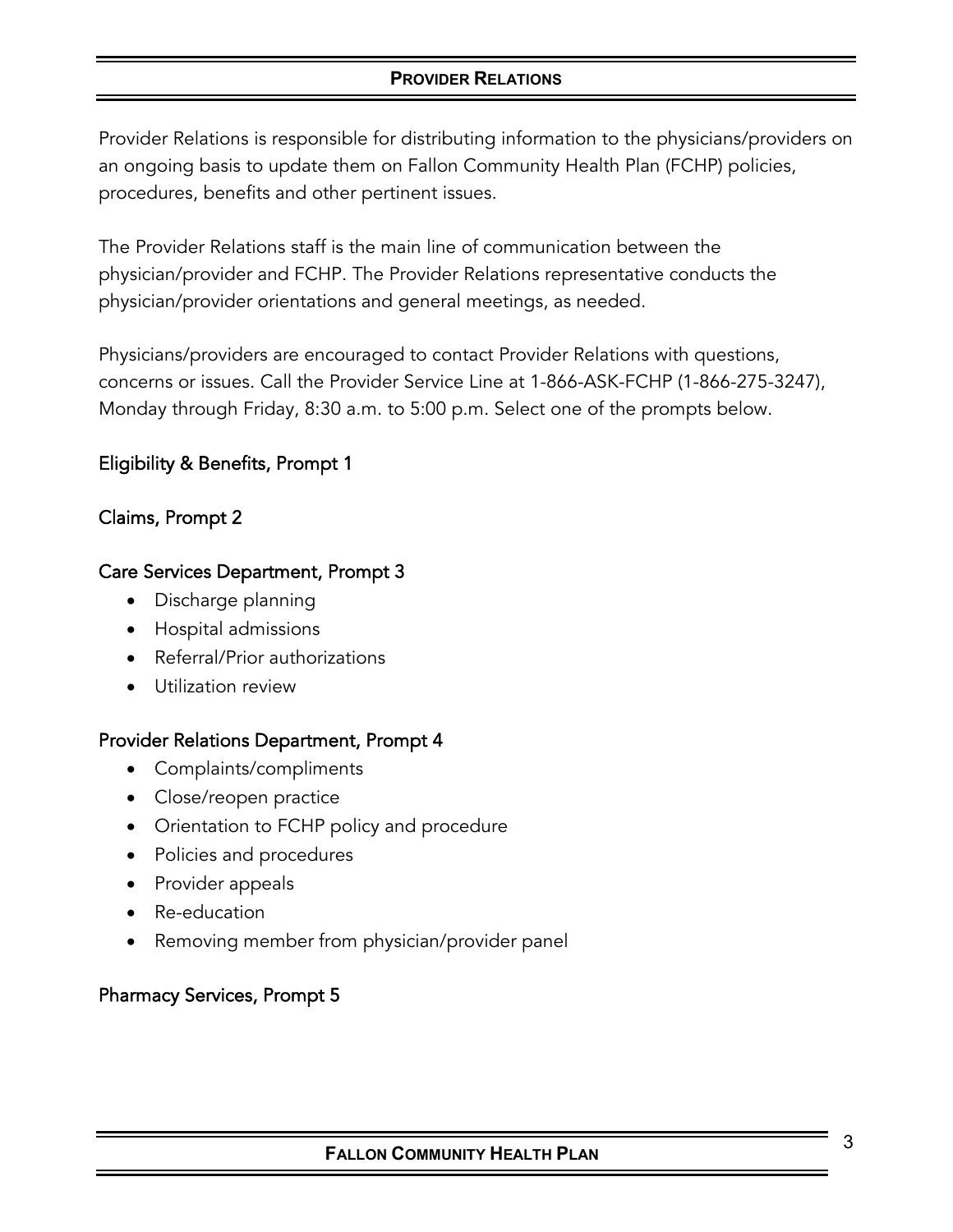Provider Relations assists in resolving problems or complaints. This includes any problems that the physician/provider feels are not satisfactorily resolved by the responsible FCHP department, as well as concerns on any other topic. Provider Relations will research and resolve the complaints and notify the physician/provider of the resolution. If you wish to speak to a Provider Relations Representative or schedule an office visit, please call 1-866- ASK-FCHP, prompt 4 (1-866-275-3247) or e-mail **ASKFCHP@FCHP.org.** 

Any issues that the physician/provider feels are not satisfactorily resolved by Provider Relations should be directed to the Director of Provider Relations.

NOTE: Members with questions or concerns should call the FCHP Member Relations Department or the Customer Service Department at 1-800-868-5200 (TDD/TTY: 1-877- 608-7677), Monday through Friday, 8 a.m. to 6 p.m. (See Section H, Member Relations, Customer Service.)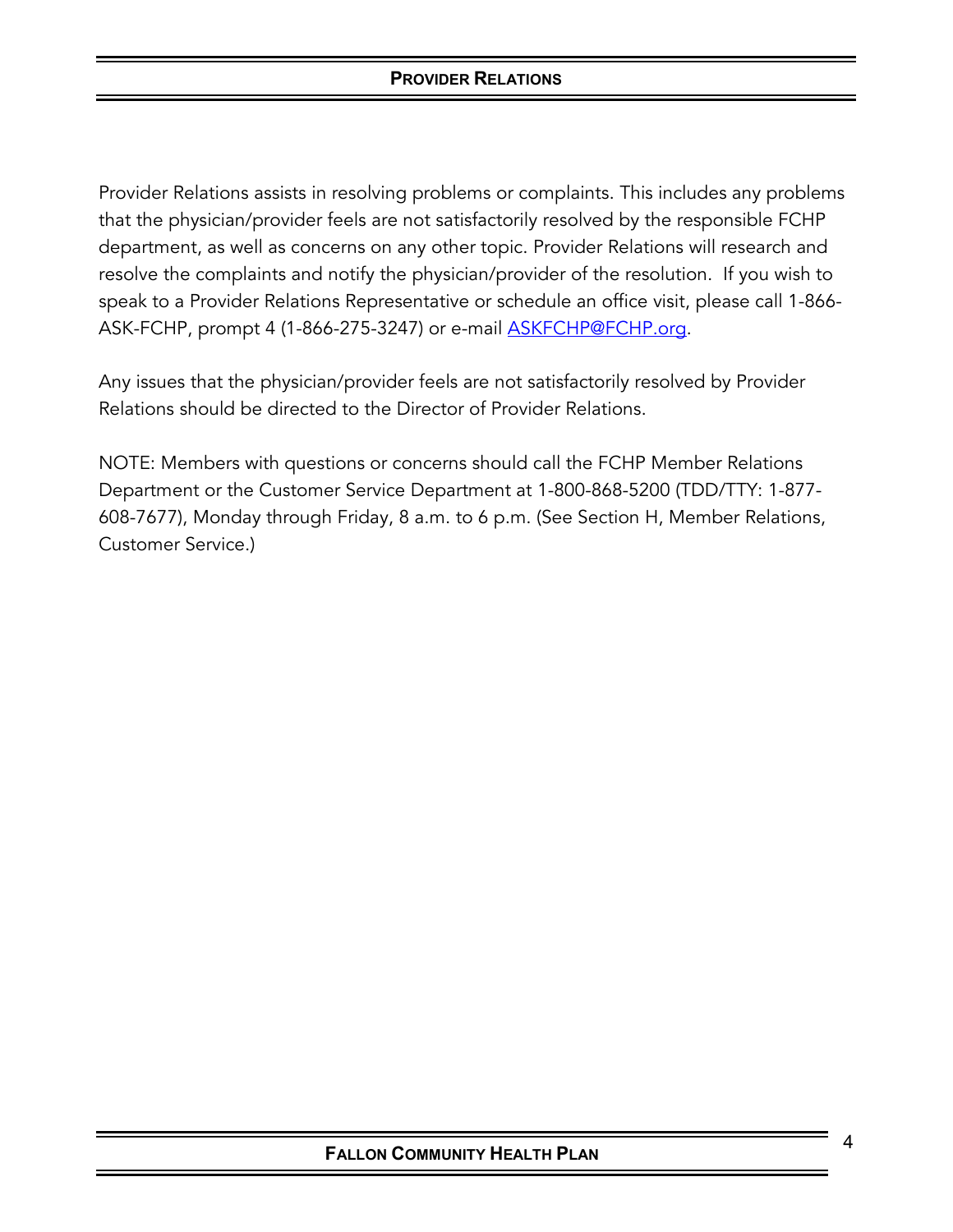## **PROVIDER TOOLS**

<span id="page-4-0"></span>Fallon Community Health Plan (FCHP) providers can check eligibility and run claims metric reports through the Web.

Our Web-based tools give you access to member eligibility information as well as the ability to run a valuable claims metric report and perform secure file transfers to and from FCHP.

To register, please download the registration form at [http://www.fchp.org/providers/provider-tools/provider-tools-registration.aspx.](http://www.fchp.org/providers/provider-tools/provider-tools-registration.aspx)

## Verify eligibility

- Verify that your patients are eligible for the date of service
- Verify copayments, deductibles and products
- Reduce claim denials for eligibility reasons
- Improve office efficiency by reducing time on the phone checking member eligibility

#### Claims metric report

- Review claim status
- Measure FCHP's performance regarding turnaround time and rejection rates.
- Review detailed reasons for rejected claims
- Review reports online or download to your computer
- Measure FCHP's performance regarding turnaround time and rejection rates

## PCP panel report

- View members on your PCP panel
- See additions and deletions to your panel
- Review reports online or download to your computer

## PCP referral monitoring reports

• Enables PCP to view specialists rendering services to their patients

## Secure file transfers

- Register today to become a trading partner with FCHP.
- Receive confirmation that your files have been received and are ready to be retrieved.
- Personal health information is treated confidentially on our secure site.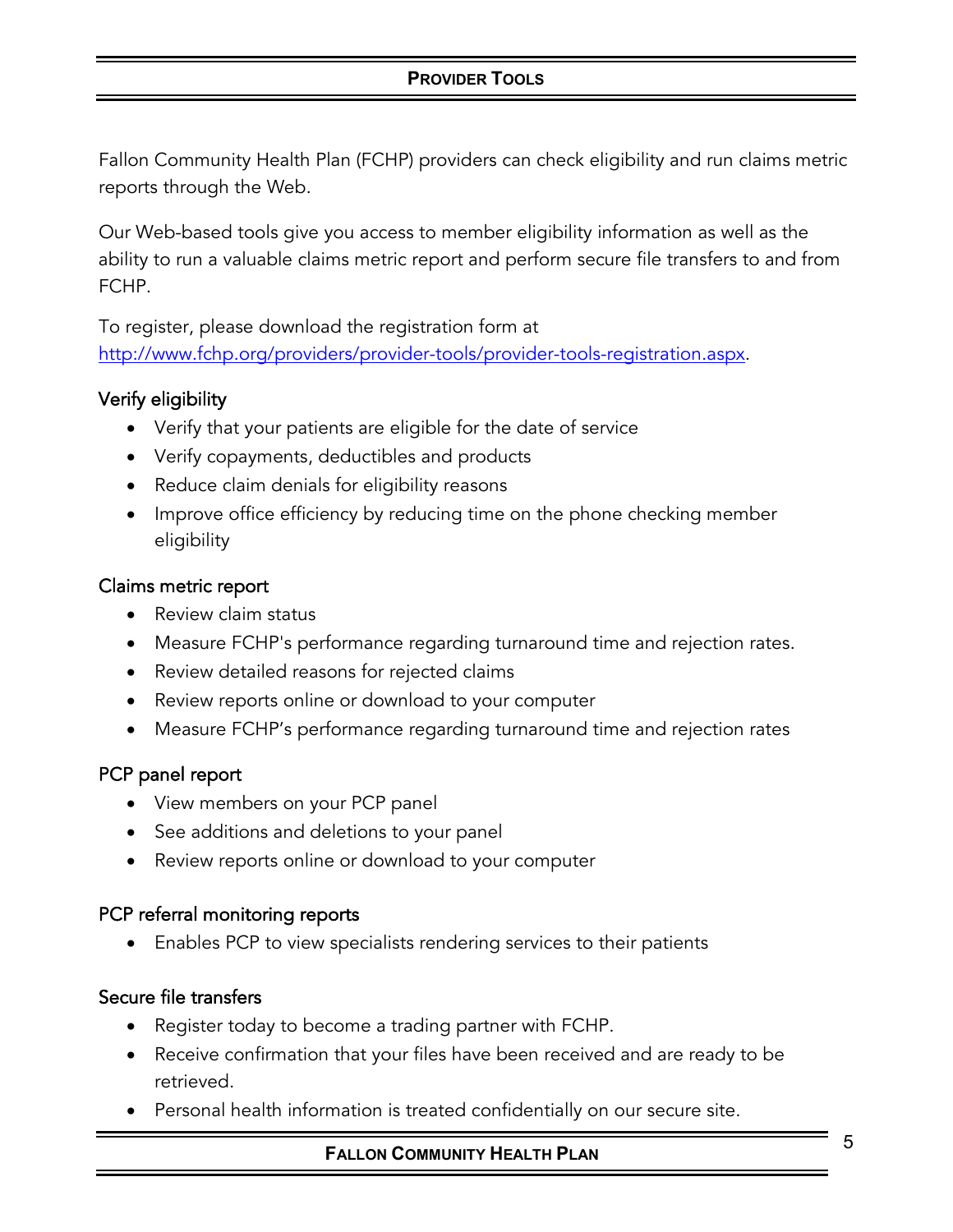#### **CHANGING PROVIDER INFORMATION POLICY**

#### <span id="page-5-0"></span>Changing Provider Information Policy

All changes to provider enrollment *must* be made on a prospective basis. It is highly recommended that you use the **Provider Update Form.** 

#### Provider Information Changes

30 days prior written notice is required.

If less than 30 days notice is provided, the effective date will be 30 days after receipt of notice.

- Name change
- Tax identification # change (W-9 required)
- Practice address addition or change
- Billing address change (W-9 required)
- Panel status change (except change to concierge medicine see below)

## Health Care Option (HCO) Changes

Health Care Option changes are defined as changes in affiliation with one or more of the following entities: Physician Organizations, Physician Hospital Organizations, Independent Practice Associations, or group practices.

60 days prior written notice is required. If less than 60 days notice is provided, the effective date will be 60 days after receipt of the notice.

- Adding an additional HCO affiliation
- Changing an HCO affiliation (existing and new information required)
- Terminating an HCO affiliation

#### Individual Provider Termination from Fallon Community Health Plan

Contractual termination provisions prevail.

60 days prior written notice is required. If less than 60 days notice is provided, the effective date will be 60 days after receipt of the notice.

## Conversion to/from Concierge Medicine Practice

90 days prior written notice is required. See Concierge Medicine Policy for additional requirements.

## Notification Details:

Please send completed Provider Update Form via: Mail Fax Email Fallon Community Health Plan 508-368-9902 askfchp@fchp.org Attn: Provider Relations **Attn: Provider Relations** 10 Chestnut Street Worcester, MA 01608

Please call 1-866-ASK-FCHP, prompt 4 with any questions.

**FALLON COMMUNITY HEALTH PLAN**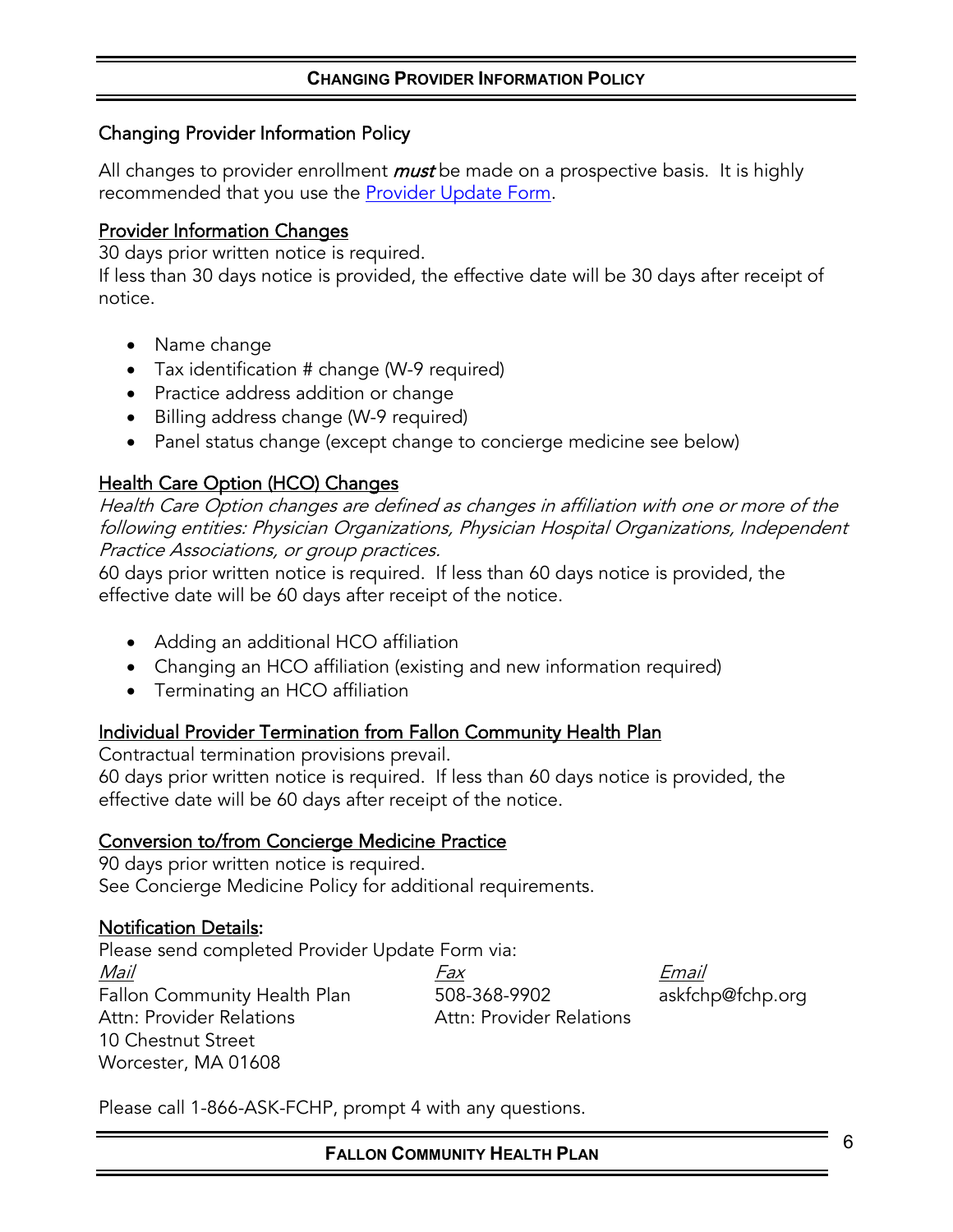## **CLOSING/REOPENING PANELS OR PRACTICES TO FALLON COMMUNITY HEALTH PLAN MEMBERS**

A primary care provider (PCP) or an ob/gyn provider agrees to give the plan 30 days written notice of intent to no longer accept new or additional plan members as patients. The PCP or ob/gyn provider may only decline plan members as new or additional patients if the plan provider declines all new or additional patients regardless of their insurer. The PCP or ob/gyn provider can reopen his or her panel/practice upon advance written notice to the plan. Fallon Community Health Plan (FCHP) members who have signed the enrollment application prior to or within 30 days of the panel/practice closing will be allowed to choose that provider. A PCP or ob/gyn provider cannot close his/her panel/practice to existing patients transferring to FCHP insurance.

## Procedure:

- 1. The PCP or ob/gyn sends written notice to the FCHP Provider Relations Department, stating the date the practice is to be closed/reopened to all members and the reason for the change in status.
- 2. FCHP revises the marketing literature to show the change in the provider's status. A symbol following the physician's name in our FCHP provider directories will indicate a closed panel/practice.
- 3. FCHP redirects provider selection for any member choosing a provider with a closed panel/practice and gives assistance to members in provider selection.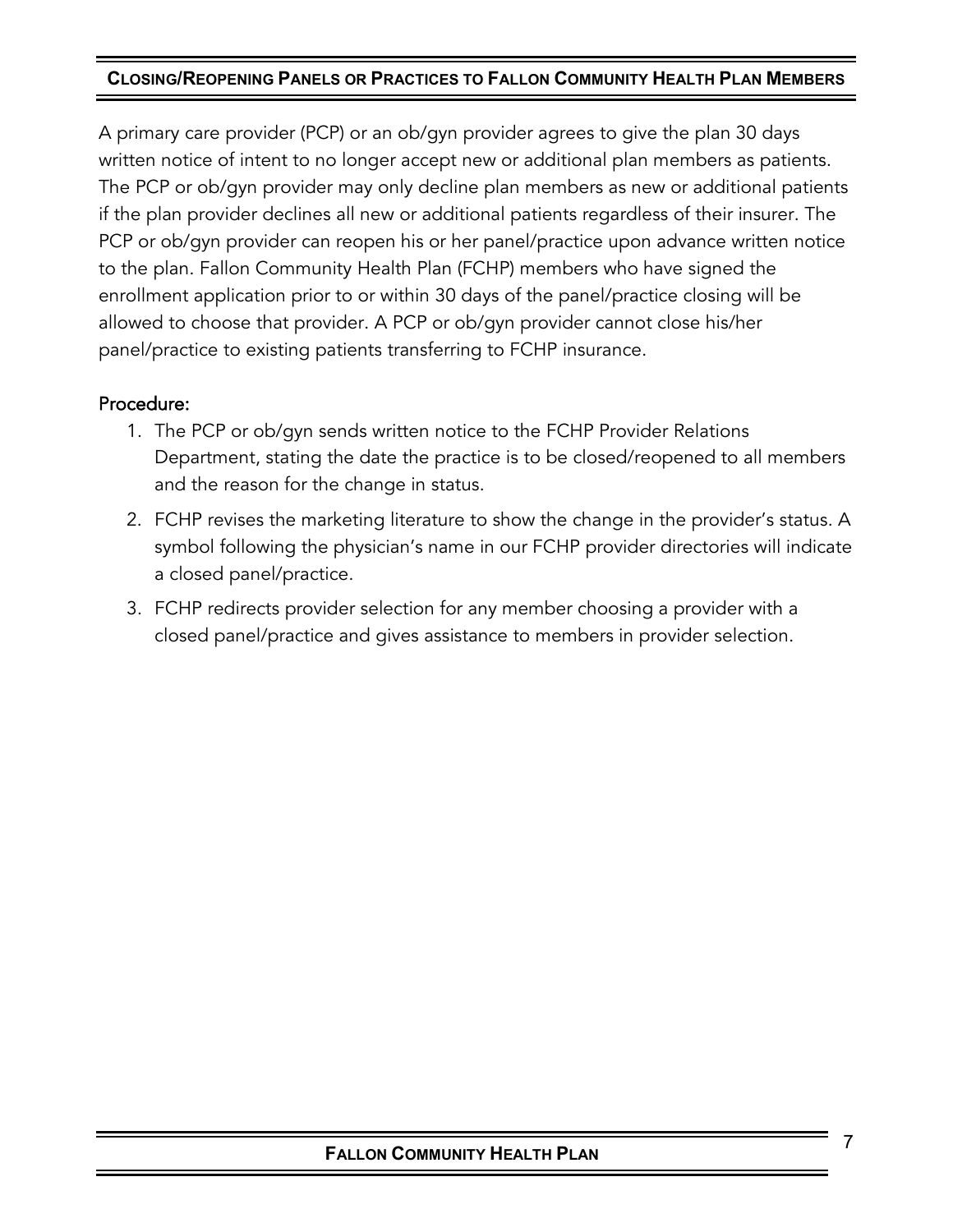## <span id="page-7-0"></span>Policy:

Fallon Community Health Plan (FCHP) requires that providers who intend to charge an access fee to FCHP members as a condition of membership in the provider's panel notify FCHP in writing at least 90 days prior to charging such fee to an FCHP member.

## Procedure:

The provider must also advise their FCHP patients in writing of their intent to charge this fee and describe all relevant conditions and benefits associated with such fee. For the purpose of this requirement, the access fee can be a one-time or periodic fee, and may include additional privileges or amenities that are not covered services, in addition to membership in the physician's panel. Continuity of care coverage and payment terms will apply for any eligible FCHP member unable to pay the access fee.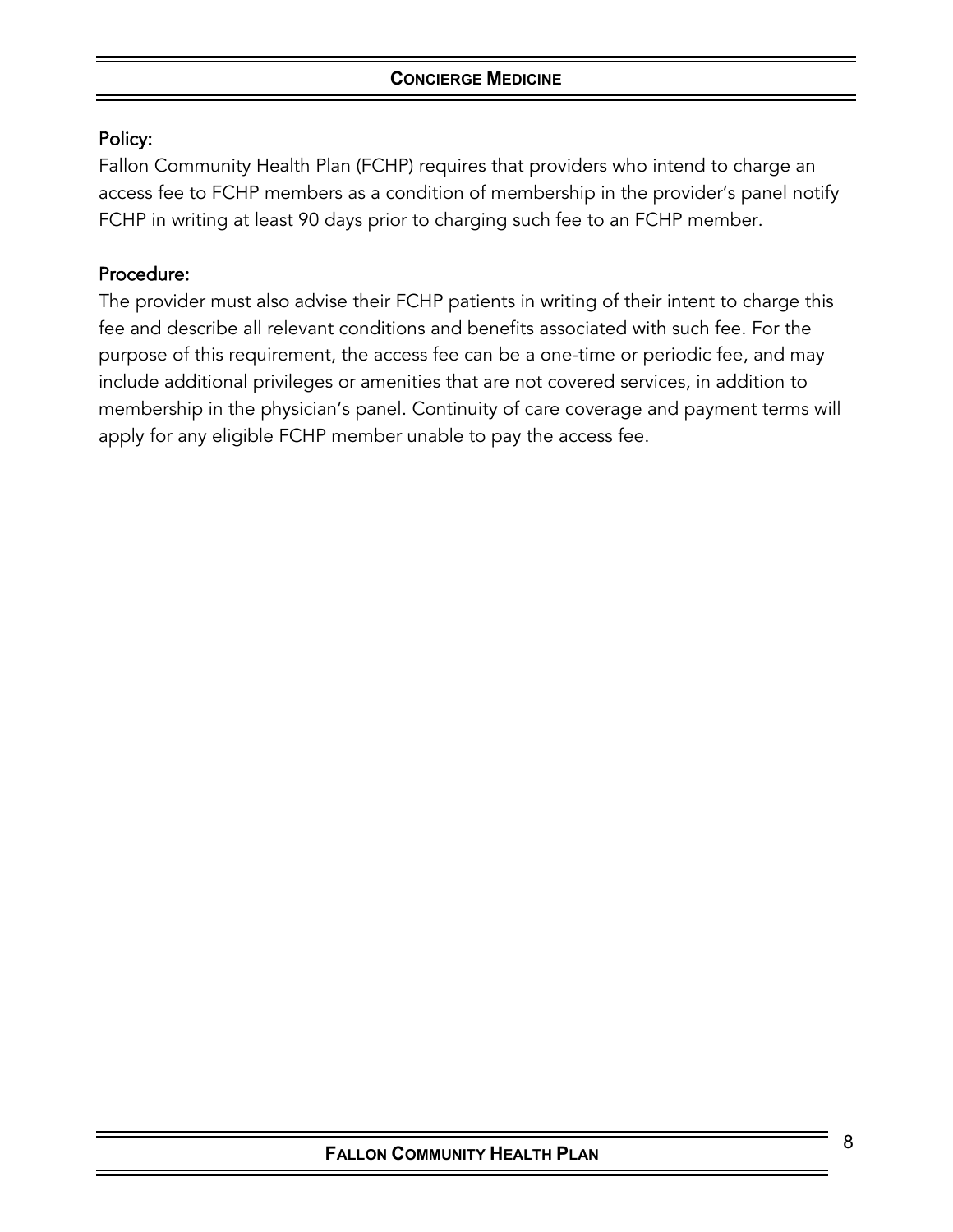#### **REMOVING A FALLON COMMUNITY HEALTH PLAN MEMBER FROM PROVIDER PANEL**

## <span id="page-8-0"></span>Policy:

A personal physician may find it necessary at some time to end his/her relationship with a patient who is a Fallon Community Health Plan (FCHP) member and would like the member removed from his/her panel. This may be due to member noncompliance, disruptive behavior, non-payment of co-payments or other fees (when applicable) or inability to manage the member's care. In such a case, the physician should carefully terminate the relationship with the member and request that FCHP reassign the member to another primary care physician.

## Procedure:

- 1. The physician/risk management representative calls the Provider Relations Manager to discuss the problem and come to an agreement to transfer the member if necessary.
- 2. If appropriate, the physician discusses the situation with the member stating that he/she will no longer provide care for the member and explaining the reasons for the decision.
- 3. The physician thoroughly documents the situation and the member conversation in the office records.
- 4. The physician sends a letter by certified mail to the member summarizing the previous discussion stating that the physician will provide care for a reasonable interval until a new personal physician is selected and advising that the physician will send copies of the medical records to the new primary care physician upon request.
- 5. If the member becomes a resident in a long term care facility at which the physician does not render services and the member is not physically able to come to the physician's office for office visits, or is otherwise unable to travel to the physician's office, the physician sends a letter by certified mail to the member, notifying the member that the physician-patient relationship will be ending.
- 6. The physician sends a copy of the above letter to the Provider Relations Department within 2 business days of the date the letter was sent to the member.
- 7. The Provider Relations Department initiates the procedure for the member to select a new primary care physician. This process is completed within 30 days.
- 8. FCHP sends a letter to the member confirming the new primary care physician selection.
- 9. FCHP sends a copy of the member letter to the former primary care physician.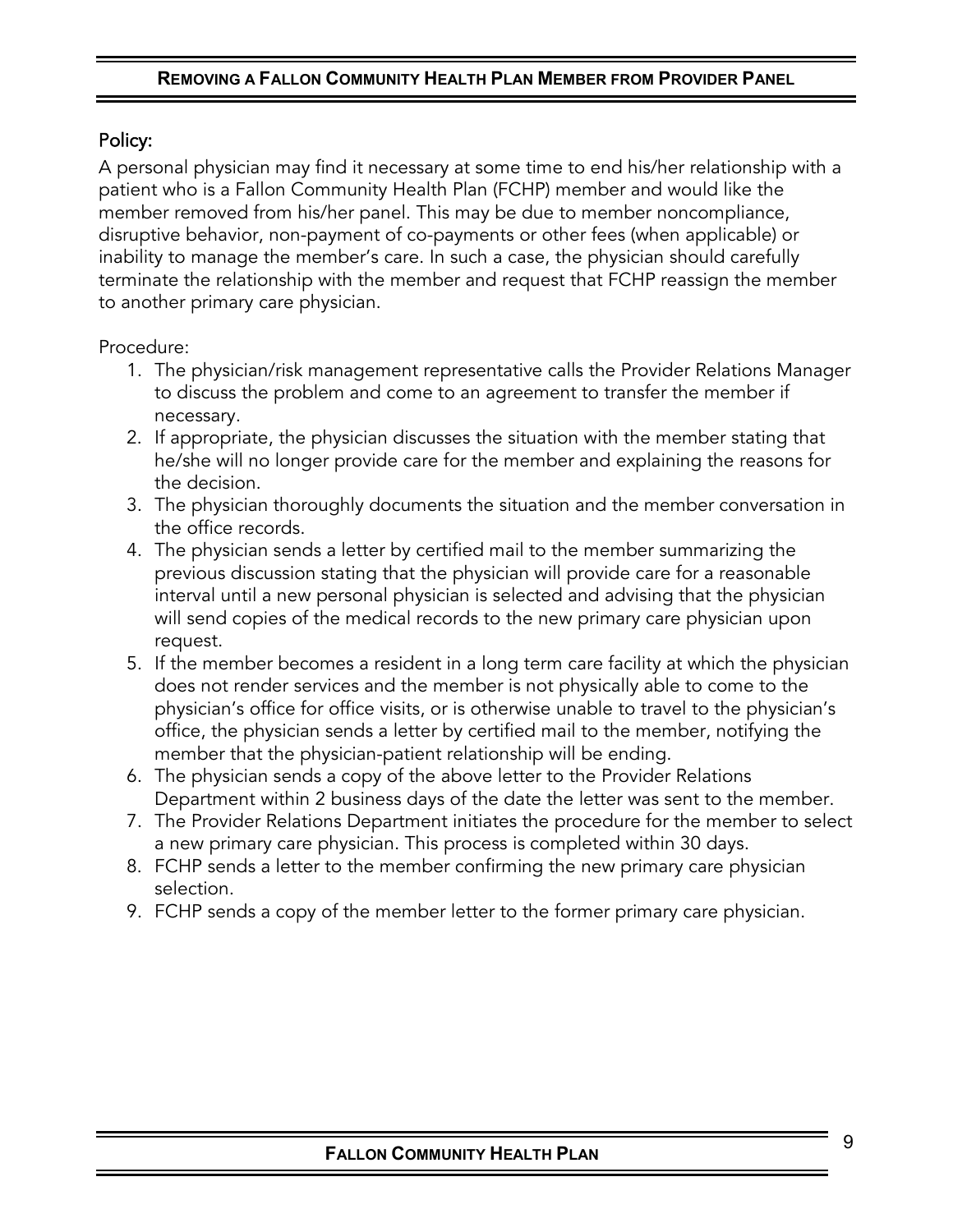# <span id="page-9-0"></span>Quality and Health Services Department

The Quality and Health Services Department supports the Fallon Community Health Plan Performance Improvement programs.

# Functions:

- 1. Conducts medical record reviews for all member complaints related to medical treatment received by the Member Relations Department and the tracking and trending of the outcomes of these peer review proceedings.
- 2. Monitors routinely sentinel events resulting from outpatient care and major adverse events from inpatient care, referred by clinicians, case managers, and other appropriate staff.
- 3. Maintains confidential record keeping of case reviews related to complaints and adverse events ensures follow up to cases reviewed by the Peer Review Committee and documents corrective actions.
- 4. Submits peer reviewed quality information to the Credentialing Department for individual practitioner's review during the re-credentialing process.
- 5. Performs data collection for contractual reporting for the various product lines, such as Medicare and Medicaid agency requirements.
- 6. Responsible for HEDIS® (Healthcare Effectiveness Data and Information Set) reporting requirements, including the audit for the measurement system, interpretation of the technical specifications and the accuracy of information submitted to external agencies and public reporting.
- 7. Supports the Performance Improvement program by coordinating the Quality Design Teams and committees, assisting with minute taking, documentation, data collection and analyses, and trending of information.
- 8. Responsible for the implementation of the annual work plan and the completion of tasks assigned to the department.
- 9. Coordinates the requirements for employer requests related to quality management.
- 10.Champions the organizations' compliance to external accrediting agencies and federal and state regulations.
- 11.Responsible for supporting the organization's initiatives related to quality improvements and patient safety by collecting and analyzing data, implementing interventions, and ensuring follow up and re-measurement of the process.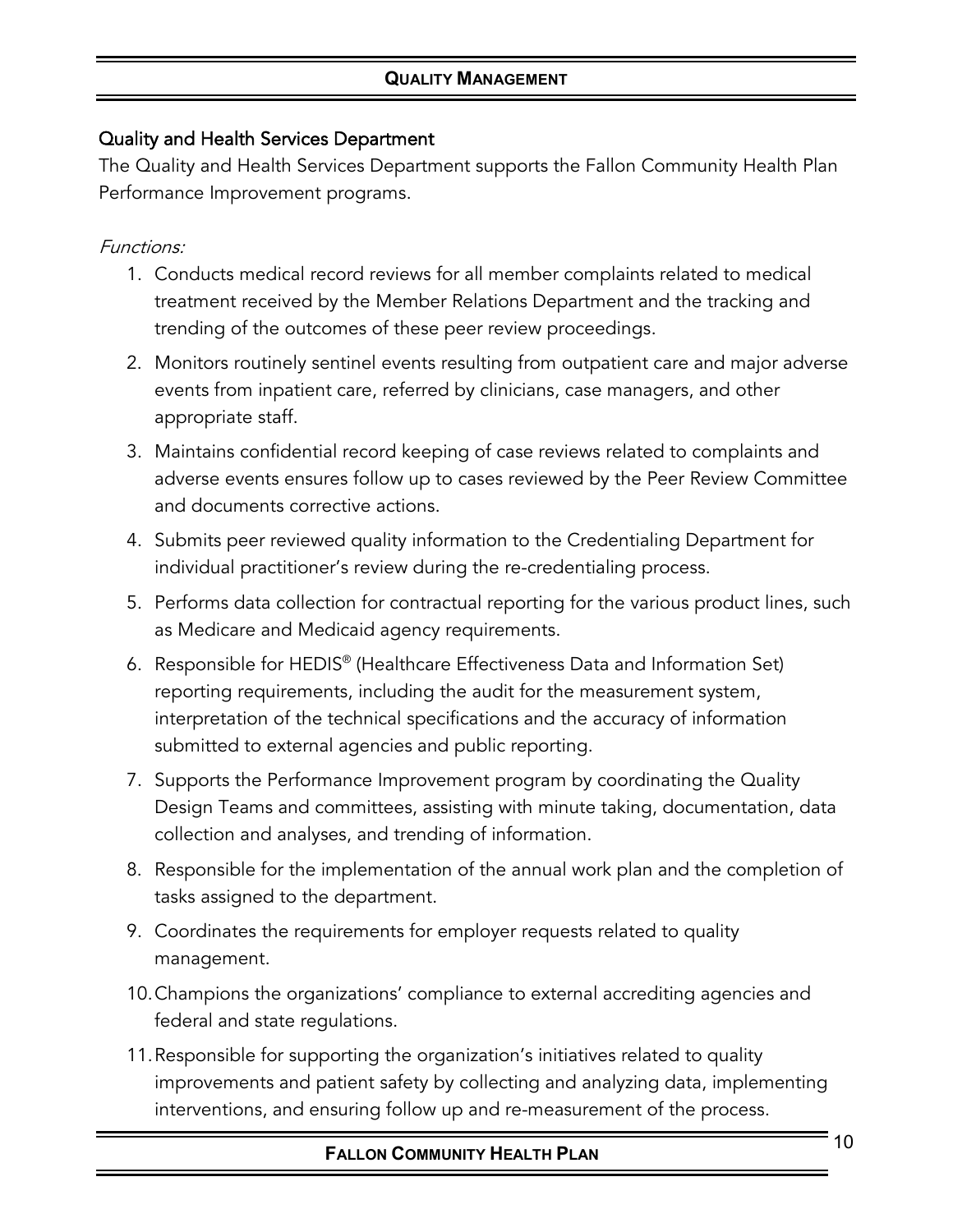## **QUALITY MANAGEMENT**

- 12.Develop organization-wide policies and procedures related to Quality and Health Services.
- 13.Monitor delegated entities for quality management, credentialing, utilization management and member rights and responsibilities.
- 14.Work collaboratively with the Disease Care Services Programs to improve the care delivered to members with chronic illness.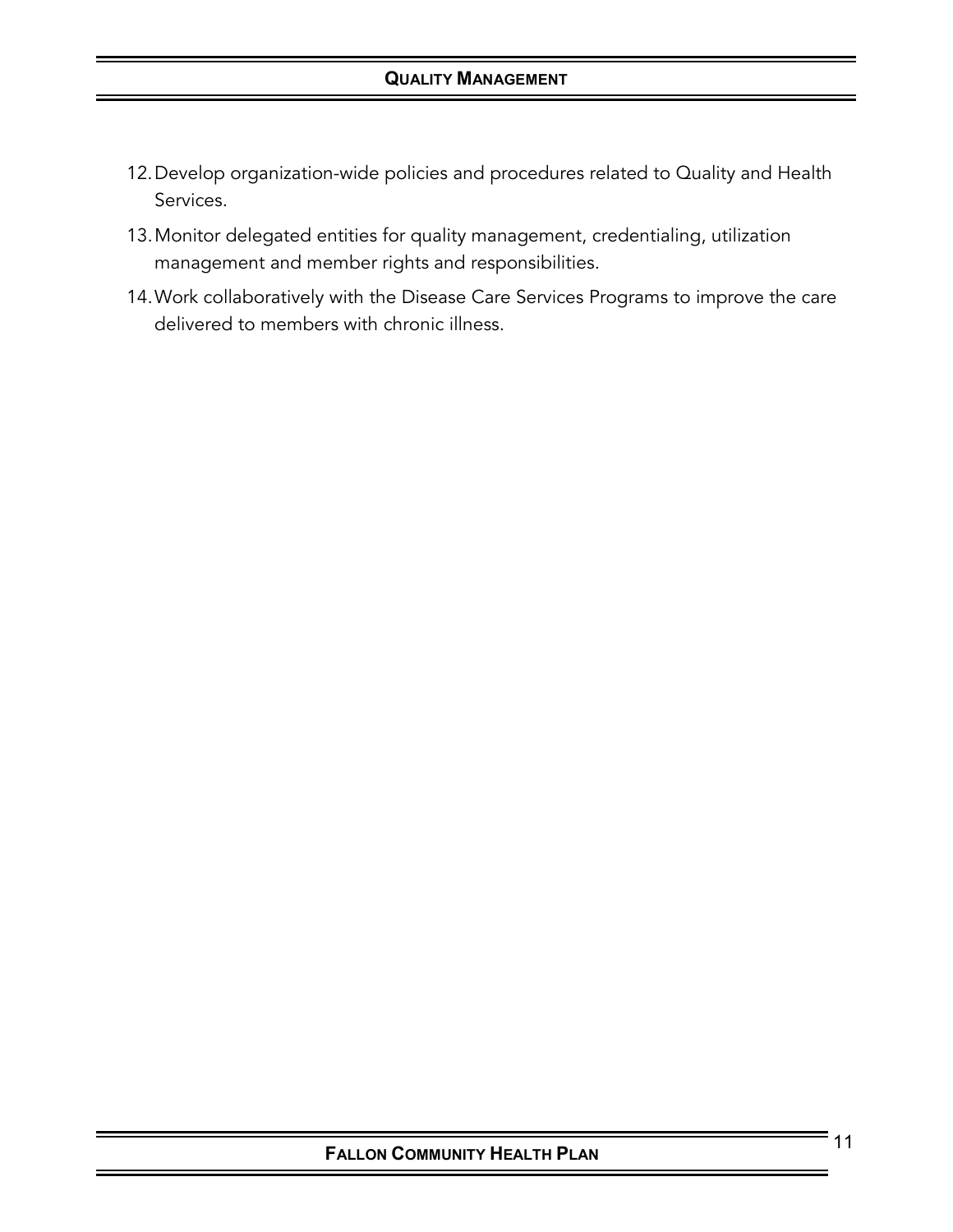## <span id="page-11-0"></span>Continuity of clinical services

To ensure continuity and coordination of care, FCHP Community Health Plan assists in coordinating the care of members who must discontinue services with their current practitioner because of a change in status of the practitioner or provider contract, for reasons not related to quality of care or fraud. All services must be covered services as defined in the member's Evidence of Coverage. Members must be given timely notification of provider changes.

# FCHP DIRECT CARE and FCHP SELECT CARE (HMO), FLEX CARE DIRECT (POS) & FLEX CARE SELECT (POS)

The following applies to all provider terminations, either voluntary or involuntary, with the exception of those related to quality of care or provider fraud. For HMO plans, access means that FCHP will cover the services. For POS plans, access means that FCHP will cover the services at the in-network level of benefits.

# Termination of FCHP Primary Care Provider (PCP)

A member who has selected a PCP shall have access to the discontinued PCP for thirty (30) calendar days after the termination date of the PCP.

# Member undergoing active treatment

A member undergoing active treatment for a chronic or acute medical condition shall have access to the discontinued practitioner through the current period of active treatment or for up to 90 calendar days, whichever is shorter. Active treatment is treatment in which discontinuity could cause a recurrence or worsening of the condition under treatment and interfere with anticipated outcomes. Treatment typically involves regular visits with the practitioner to monitor the status of an illness or disorder, provide direct treatment, prescribe medication or other treatment or modify a treatment protocol.

# Pregnant Member in Second or Third Trimester

A member who is pregnant and in her second or third trimester shall be given the option to continue treatment and delivery with the discontinued practitioner through the postpartum period (six weeks post-delivery).

# Terminally Ill Member

A member with a terminal illness\* shall be given the option to continue treatment with the discontinued practitioner who is treating the member for an ongoing illness until the member's death.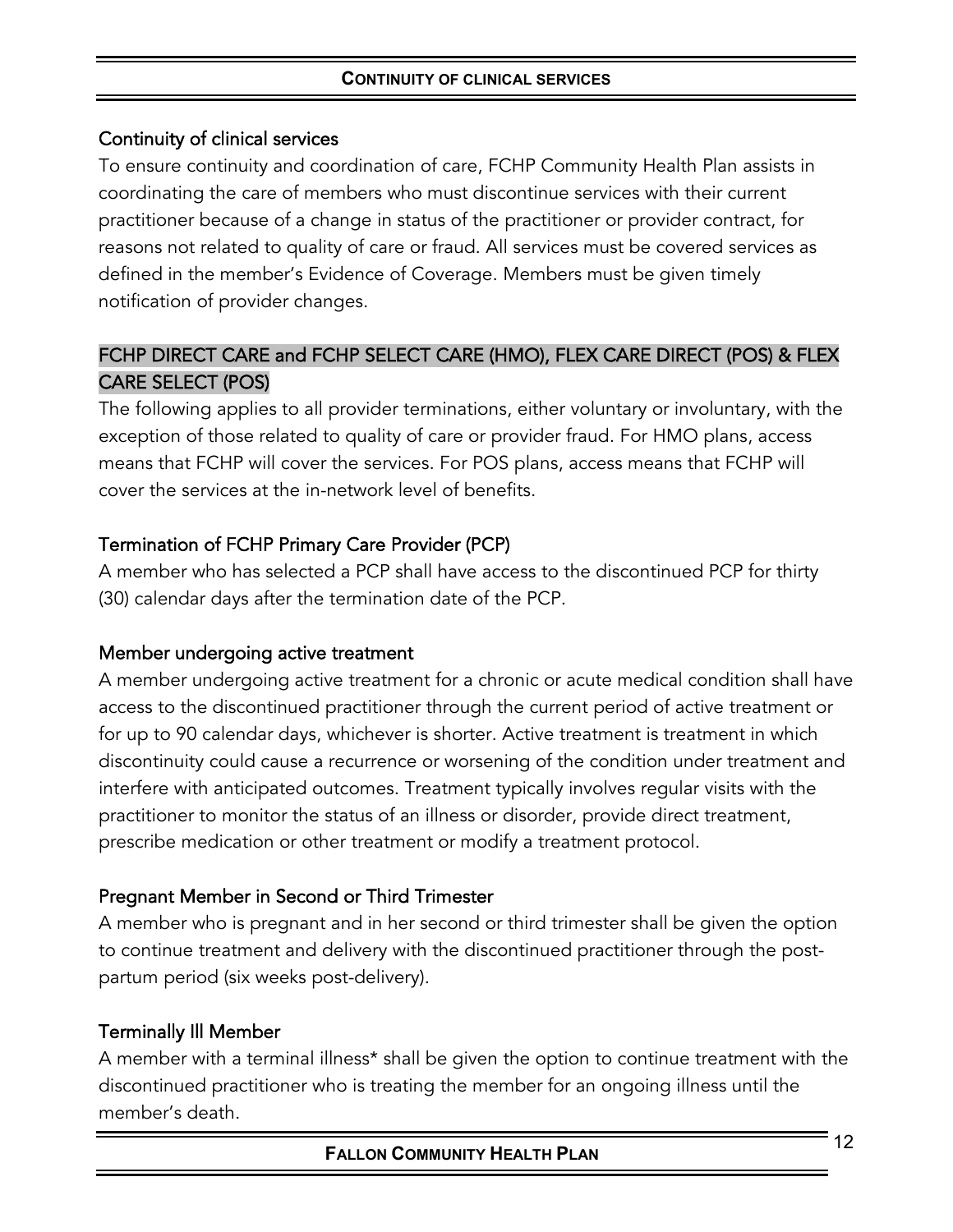\*defined as an illness which is likely, within a reasonable degree of medical certainty, to cause one's death within six months, or as otherwise defined in section 1861 (dd) (3) (A) of the Social Security Act (42 USC 1395X(dd)(3)(A)]

## New Member

A new member shall be given the option to continue with a non-FCHP provider if:

- 1. The member's employer only offers the member a choice of carriers in which said provider is not a participating provider; and
- 2. Said provider is providing the member with an ongoing course of treatment or is the member's PCP.

The new member may continue coverage with the provider for:

- 1. Up to thirty (30) calendar days for a PCP; or
- 2. Up to thirty (30) calendar days for a physician providing a course of ongoing treatment; or
- 3. Through the first post-partum visit for a pregnant member in her second or third trimester; or
- 4. Until the member's death for a member with a terminal illness.

## Member Notification

All affected members shall be notified in writing by the FCHP Enrollment Department within 30 calendar days prior to a provider's contract termination date. In the case of discontinued PCPs, affected members are defined as members who have designated the discontinued PCP as their primary care provider. In the case of discontinued specialty physicians, utilization data will be used to identify those members who had seen the discontinued specialist for specialty services during the preceding 24 months.

In the case of a terminated hospital, the member shall be sent notice at least 60 calendar days before the contract termination. This 60 day requirement does not apply in the following circumstances: a hospital that has left FCHP's provider network without giving the full 60-day notice; a hospital whose contract FCHP has terminated because of emergent reasons such as a suspension or revocation of the hospital's license; certificate or legal credential; the indictment or conviction of the hospital or an agent thereof for a felony or for any criminal charge related to the rendering of health care or medical services; cancellation or termination of the professional liability insurance required by the agreement with the provider without replacement coverage being obtained.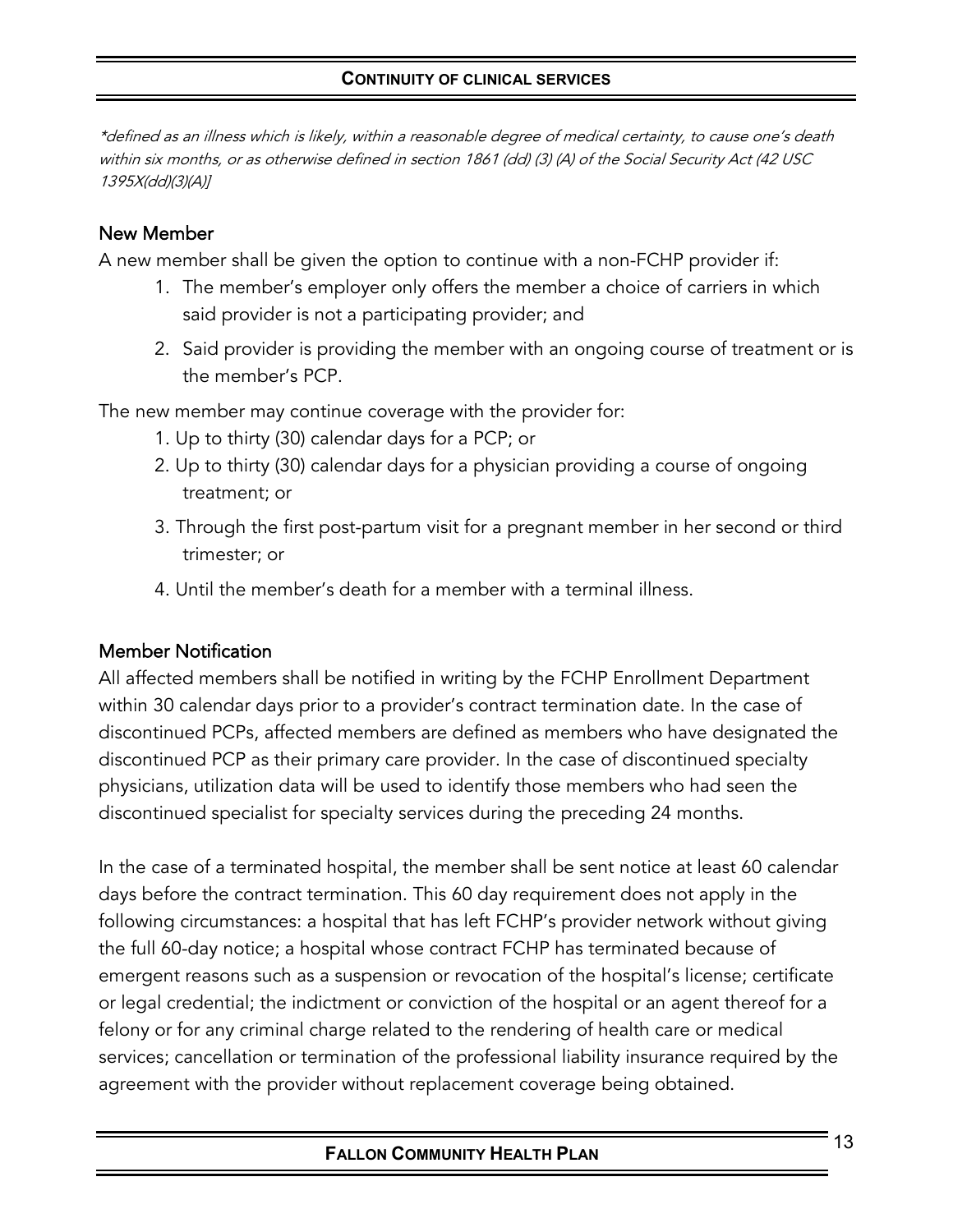Notification to affected members shall include information regarding assistance in choosing another contracted practitioner and referral to the FCHP website for a list of contracted practitioners in the member's geographic area. The member may also call FCHP's Customer Service Department for assistance in selecting a new PCP.

# Coverage Conditions

In all of the above listed circumstances, continuity of clinical services will only be authorized if the provider agrees to all of the following:

- 1. to accept reimbursement at the rate applicable prior to the contract termination as payment in full;
- 2. to not impose cost sharing with respect to the member in an amount that would exceed the cost sharing according to the terms of the contract;
- 3. to adhere to FCHP's quality improvement standards and to provide FCHP with necessary medical information related to the care provided; and
- 4. to adhere to FCHP's policies and procedures, including procedures regarding referral, obtaining prior authorization and providing treatment pursuant to a treatment plan, if any.

If a discontinued PCP, who is in the notification period prior to contract termination, determines that a member needs a specialty visit, the specialty referral will be processed in accordance with usual preauthorization procedures. FCHP's Health Care Services Department will work with the discontinued practitioner and member to ensure that the member is directed to an appropriate, contracted specialist to receive care and to insure that communication is established between the specialist and the member's new PCP.

FCHP reserves the right to approve treatment by a non-contracted provider when it is determined that the patient's clinical condition may by compromised if such treatment is not offered.

# FCHP SENIOR PLAN (MEDICARE ADVANTAGE)

The following applies to all provider terminations, either voluntary or involuntary, with the exception of those related to quality of care or provider fraud.

# Member Undergoing Active Treatment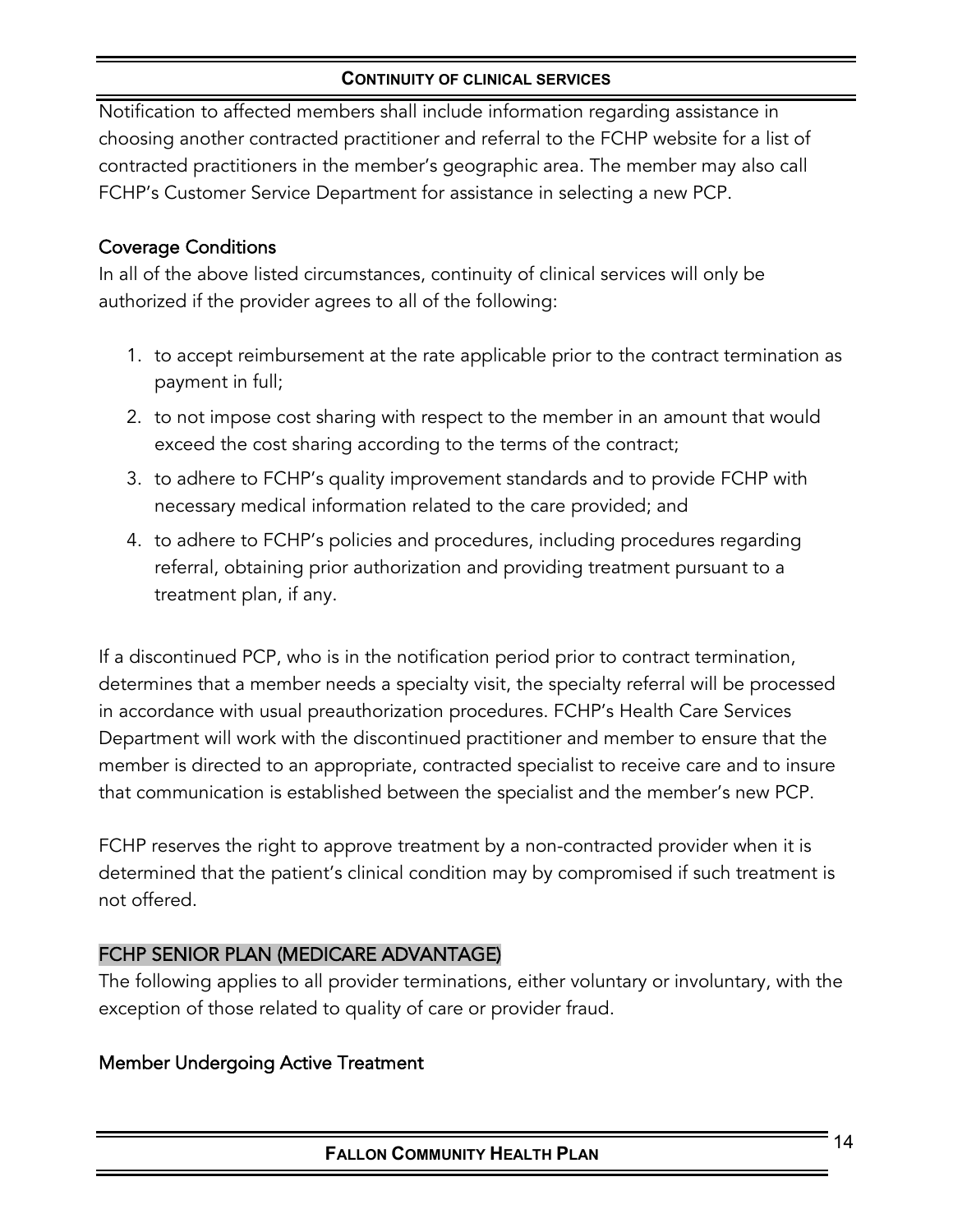A member undergoing active treatment for a chronic or acute medical condition shall have access to the discontinued practitioner through the current period of active treatment or for up to 90 calendar days, whichever is shorter.

Active treatment is treatment in which discontinuity could cause a recurrence or worsening of the condition under treatment and interfere with anticipated outcomes. Treatment typically involves regular visits with the practitioner to monitor the status of an illness or disorder, provide direct treatment, prescribe medication or other treatment or modify a treatment protocol.

## Pregnant Member in Second or Third Trimester

A member who is pregnant and in her second or third trimester shall be given the option to continue treatment and delivery with the discontinued practitioner through the postpartum period (six weeks post delivery).

## Member Notification

All affected members shall be notified in writing by the FCHP Enrollment Department within 30 calendar days prior to the provider's contract termination date. In the case of an involuntarily terminated hospital, the member shall be sent such notice at least 60 calendar days before the contract termination date. In the case of discontinued PCPs, affected members are defined as the members who have designated the discontinued PCP as their primary care provider. In the case of discontinued specialty physicians, utilization data will be used to identify those members who had seen the discontinued specialist for specialty services during the preceding 24 months.

Notification to affected members shall include information regarding their option to stay with FCHP Senior Plan and choose a new practitioner, or return to original (non-HMO) Medicare, in order to continue to see the discontinued practitioner. Included in any written notification to members, FCHP will provide a listing of contracted specialists known to be accepting Medicare beneficiaries and all documentation, phone numbers and contacts necessary for the beneficiary to remain or return to the system without unreasonable delay (including, but not limited to):

- A. Instructions to the member on how to return to original Medicare, the non-Medicare Advantage option, and a list of contracted practitioners accepting Medicare beneficiaries,
- B. Telephone numbers to contact practitioners listed;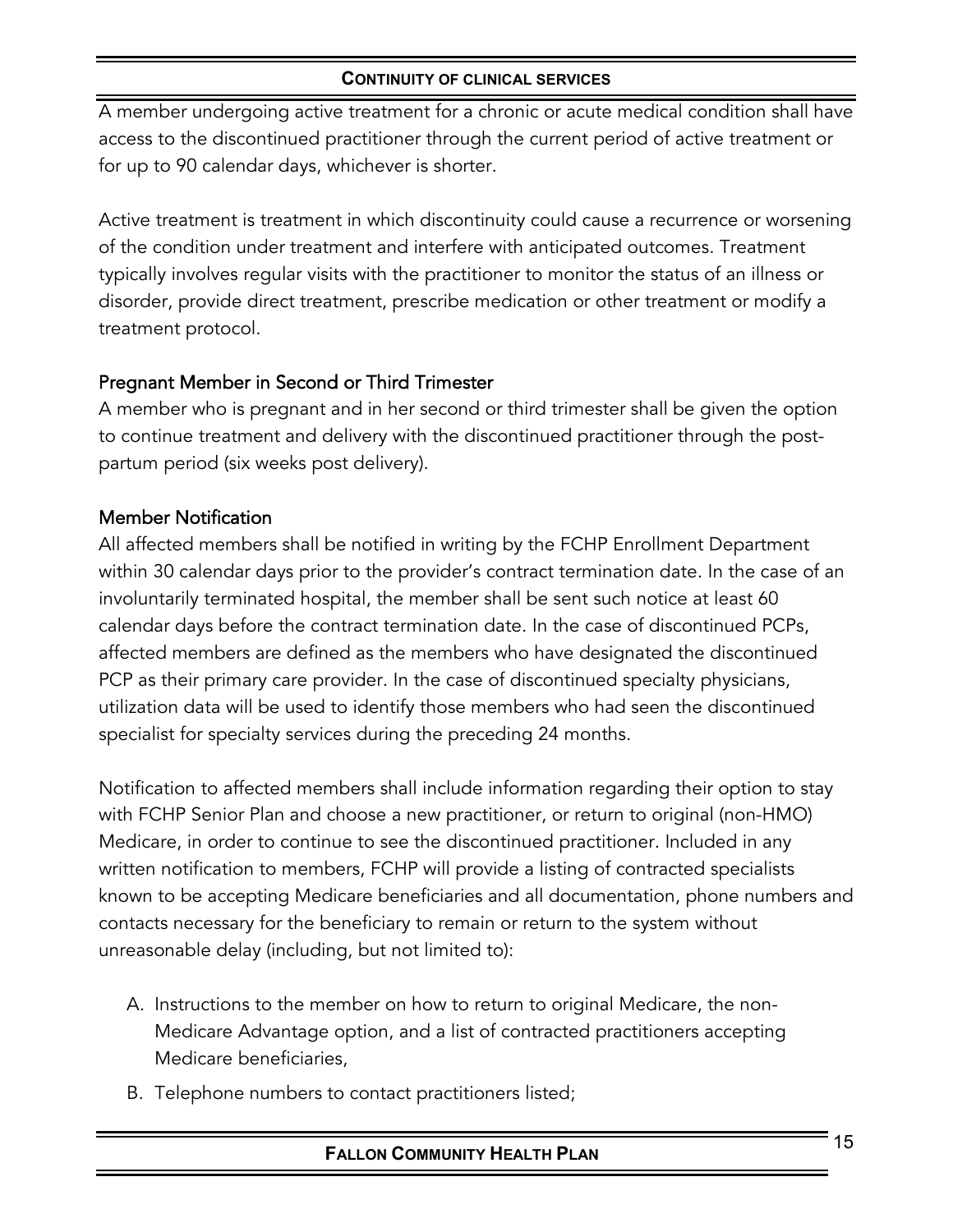C. Telephone numbers for FCHP's Customer Service and Access Nurse.

If the beneficiary chooses to remain enrolled with FCHP Senior Plan, the Plan is obligated to offer care from a comparable contracted physician.

## Coverage Conditions

In all of the above listed circumstances, continuity of clinical services will only be authorized if the provider agrees to all of the following:

- 1. to accept reimbursement at the rates applicable prior to the contract termination;
- 2. to not impose cost sharing with respect to the member in an amount that would exceed the cost sharing according to the terms of the contract;
- 3. to adhere to FCHP's quality assurance standards and to provide FCHP with necessary medical information related to the care provided; and
- 4. to adhere to FCHP's policies and procedures, including procedures regarding referral, obtaining prior authorization and providing treatment pursuant to a treatment plan, if any.

If a discontinued PCP, who is in the notification period prior to contract termination, determines that a member needs a specialty visit, the specialty referral will be processed in accordance with usual preauthorization procedures

FCHP's Health Care Services Department will work with the discontinued practitioner and member to ensure that the member is directed to an appropriate, contracted specialist to receive care and to insure that communication is established between the specialist and the member's new PCP.

FCHP reserves the right to approve treatment by a non-contracted provider when it is determined that the patient's clinical condition may be compromised if such treatment is not offered.

## FCHP PREFERRED CARE (PPO)

The following applies to all provider terminations, either voluntary or involuntary, with the exception of those related to quality of care or provider fraud. Access means that FCHP Preferred Care will cover the services at the in-network level of benefits.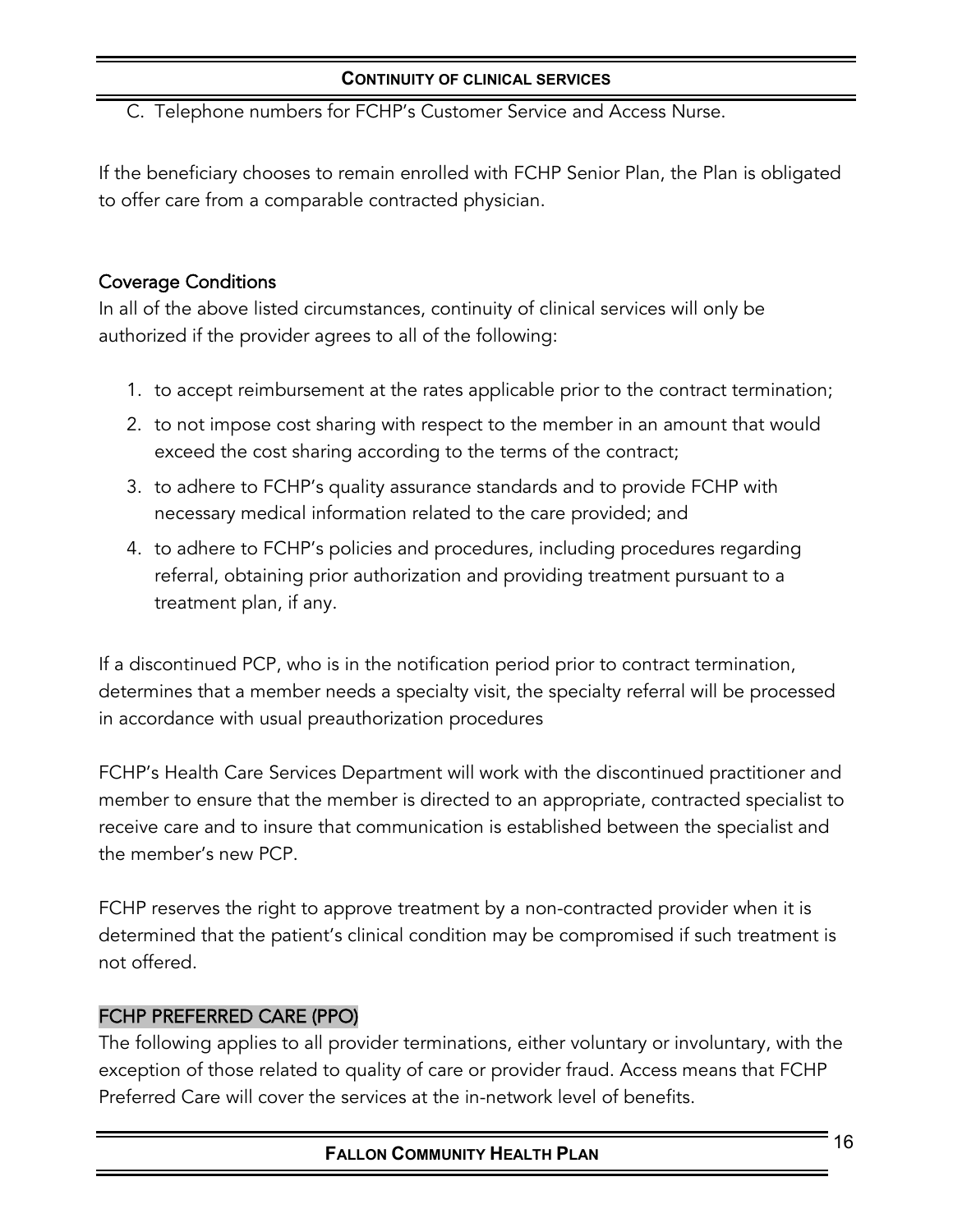## Pregnant Member in Second or Third Trimester

A member who is pregnant and in her second or third trimester shall be given the option to continue treatment and delivery with the discontinued practitioner through the first post-partum visit.

# Terminally Ill Member

A member with a terminal illness\* shall be given the option to continue treatment with the discontinued practitioner who is treating the member for an ongoing illness until the member's death.

\*defined as an illness which is likely, within a reasonable degree of medical certainty, to cause one's death within six months, or as otherwise defined in section 1861 (dd) (3) (A) of the Social Security Act (42 USC 1395X(dd)(3)(A)]

# Member Notification

No notification will be made to members regarding the termination of a FCHP Preferred Care specialist.

#### New Member

A new member shall be given the option to continue with a non-participating physician if:

- 1. The member's employer only offers the member a choice of carriers in which said physician is not a participating provider; and
- 2. Said physician is providing the member with an ongoing course of treatment or is the member's PCP.

The new member may continue coverage with the provider for:

- 1. Through the first post-partum visit for a pregnant member in her second or third trimester; or
- 2. Until the member's death for a member with a terminal illness.

## Coverage Conditions

In all of the above listed circumstances, continuity of clinical services will only be authorized if the provider agrees to all of the following:

1. to accept reimbursement at the rate applicable prior to the contract termination as payment in full;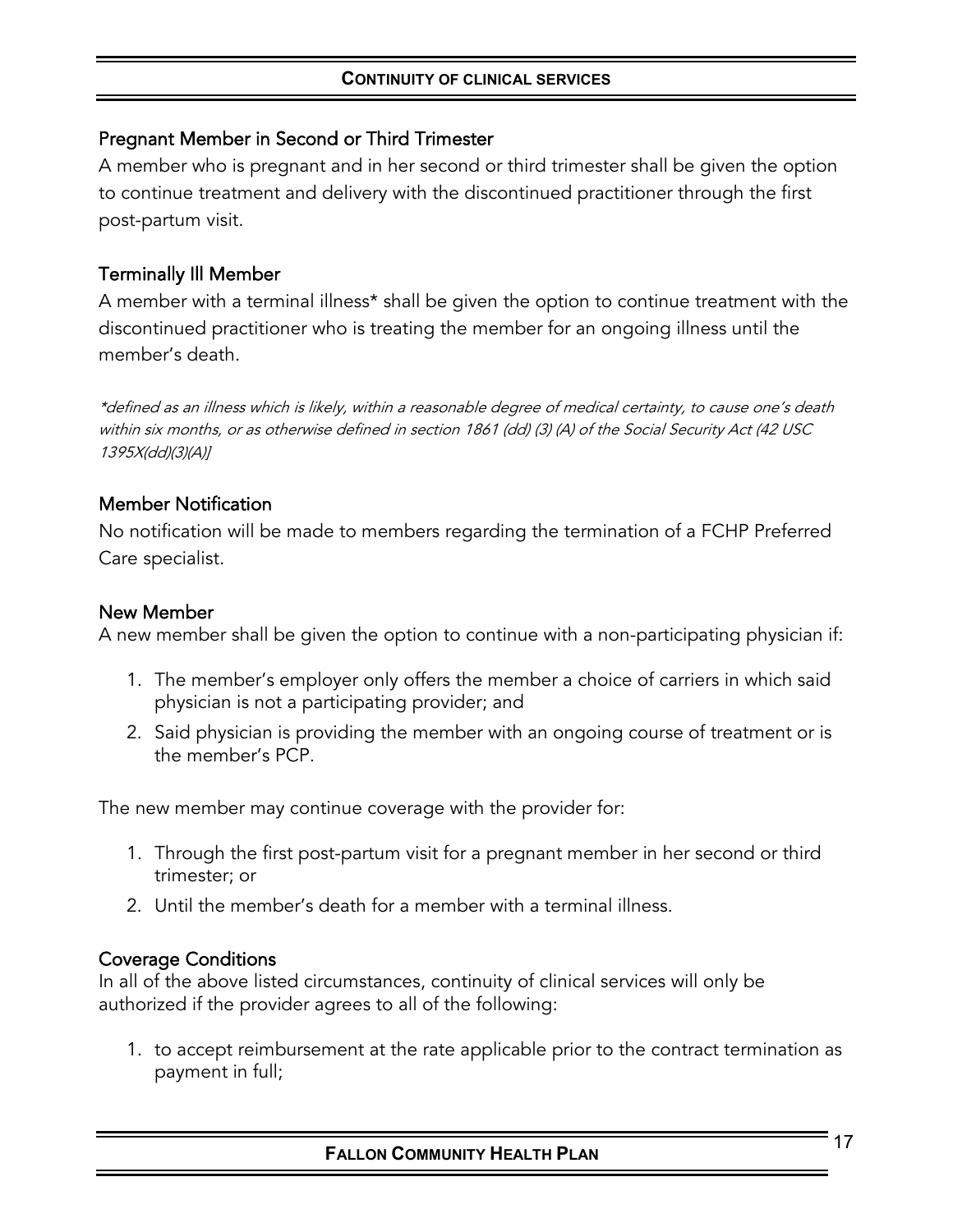- 2. to not impose cost sharing with respect to the member in an amount that would exceed the cost sharing according to the terms of the contract;
- 3. to adhere to FCHP Preferred Care's quality improvement standards and to provide FCHP Preferred Care with necessary medical information related to the care provided; and
- 4. to adhere to FCHP Preferred Care's policies and procedures, including procedures regarding pre-certification, if any.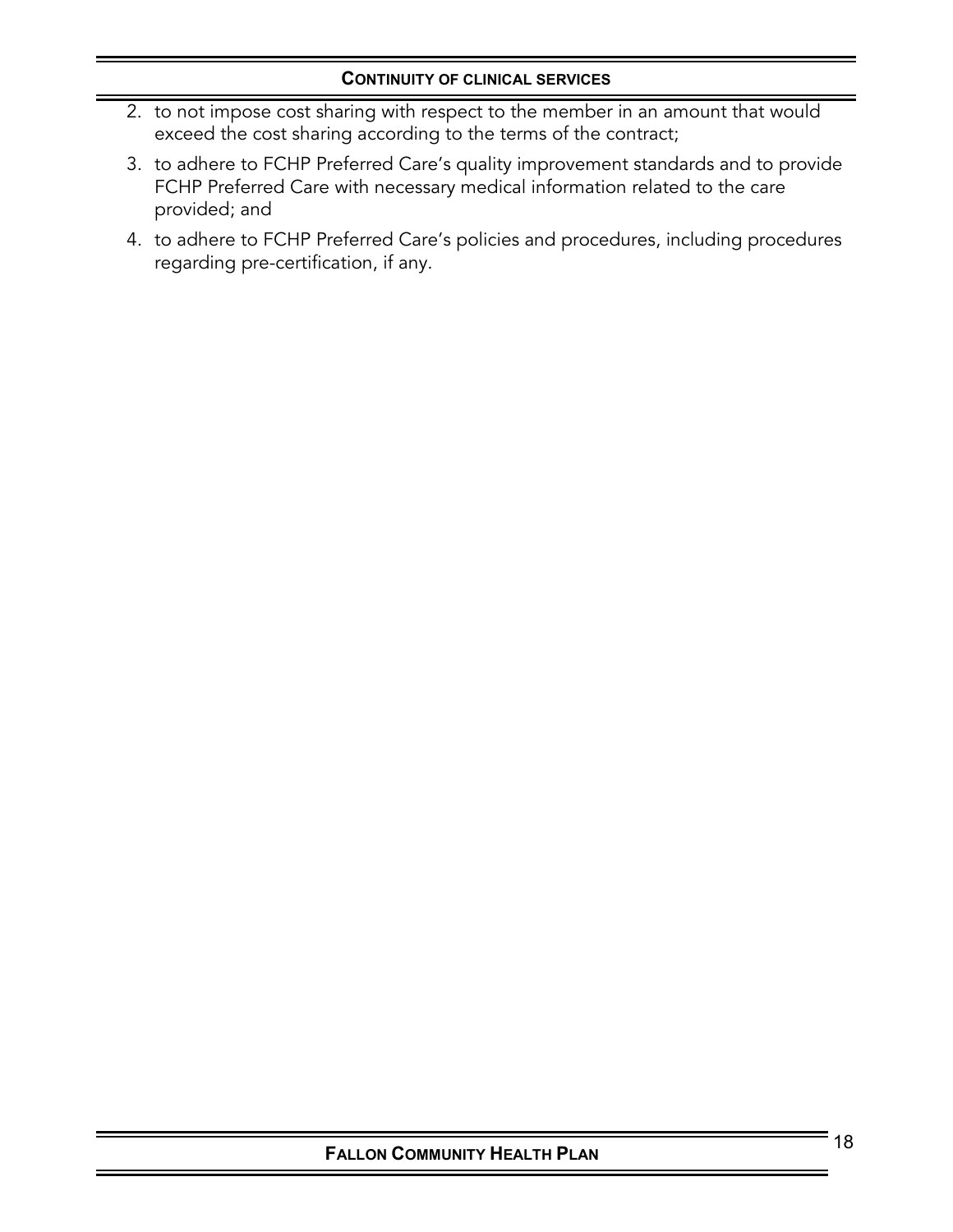## **CLINICAL PRACTICE GUIDELINES**

## <span id="page-18-0"></span>Clinical Practice Guidelines

Clinical Practice Guidelines are systematically developed statements designed to assist in decision making about appropriate healthcare for specific clinical conditions. The Fallon Community Health Plan (FCHP) uses guidelines to ensure high quality, cost effective care for selected medical problems. Therefore, the Clinical Practice Guidelines developed and used at FCHP have the following attributes.

- 1. The guidelines are derived from published research rather than simple expert opinion.
- 2. The guidelines used by FCHP are created by a panel from within the system that includes representatives of the key groups likely to be affected by the guidelines.
- 3. The guidelines give specific, unambiguous recommendations for care.
- 4. The guidelines are developed for clinical conditions where significant variations in practice can be demonstrated.
- 5. The guidelines are developed for high volume clinical conditions which therefore warrant the time and expense of the guideline project.
- 6. The guidelines are living documents which are updated periodically to reflect changes in medical knowledge.
- 7. The guidelines are developed in areas where monitoring use of the guideline is feasible.
- 8. The guidelines serve as the clinical basis for the disease management programs.

The number of guidelines developed, reviewed and monitored is limited. Topics are selected by the guidelines committee after screening for suitability based on factors mentioned above.

Guidelines are developed to improve the quality of care delivered and the process of care delivered. They are meant to educate and inform physicians in the same way as a textbook or journal article. The recommendations suggest how to treat the "average" patient with a particular problem. However, for most illnesses, 80-90% of patients are treated approximately the same and it is to those situations that guidelines are directed.

FCHP endorsed guidelines are available at [www.fchp.org,](http://www.fchp.org/) or contact the Quality and Health Services Department at 508-368-9101 for a copy.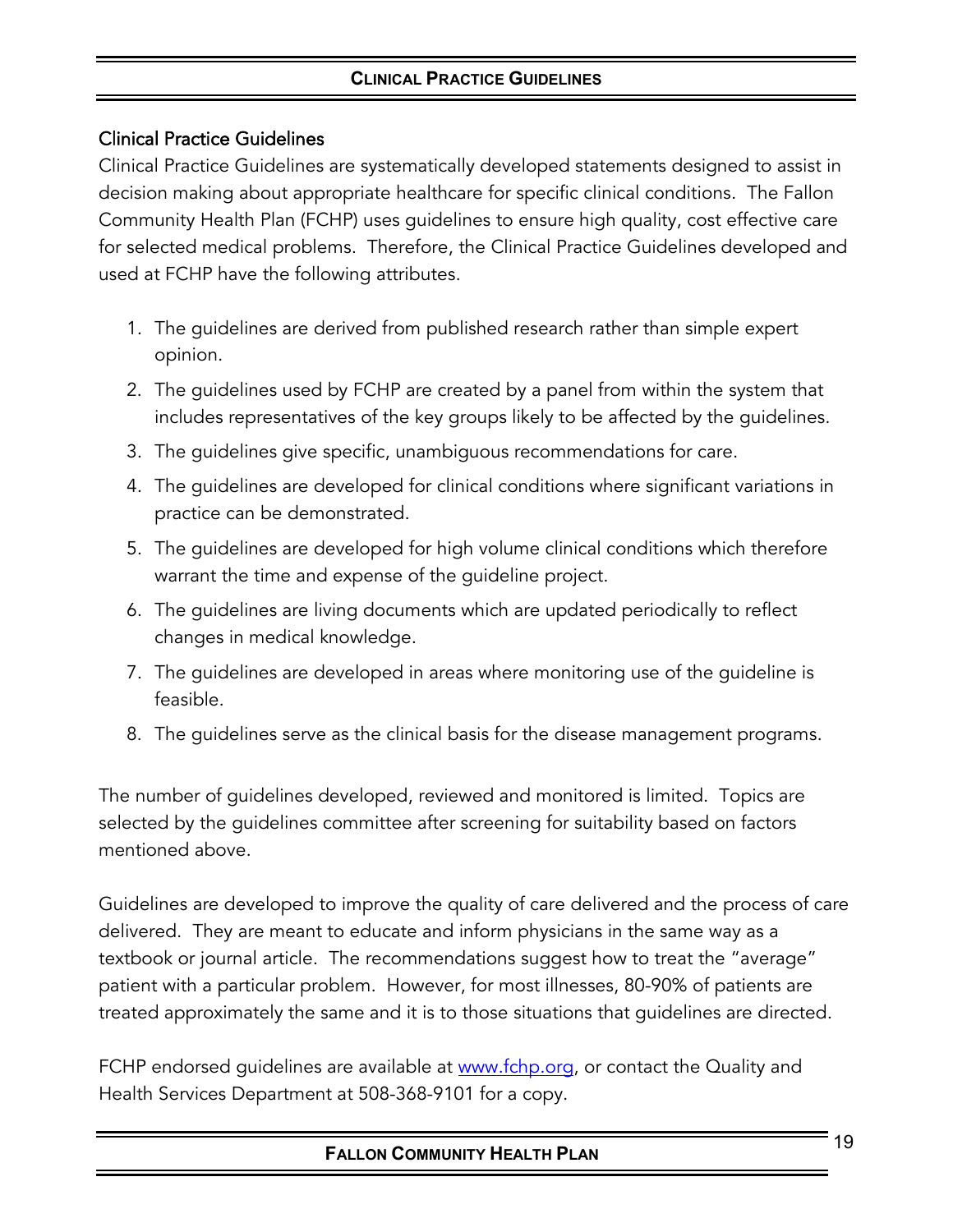## **PATIENT SAFETY**

## <span id="page-19-0"></span>Patient safety

Fallon Community Health Plan monitors and enhances patient safety as an organizational priority, with particular focus on the following mechanisms:

- 1. Clinical Peer Review, with multiple identified sources for case reviews, and with comprehensive policies and procedures for the evaluation of possible errors of commission and omission. Corrective action plans address practitioner-specific components as well as system issues identified through peer review meetings.
- 2. Outpatient Adverse Drug Events, with proactive case finding, utilizing voluntary reporting as well as sentinel events, and with direct linkage to the peer review process for serious preventable events.
- 3. *Pharmaceutical Patient Safety* in collaboration with the Pharmaceutical Benefits Manager with procedures in place for point of dispensing communications to identify and classify by severity drug-drug interactions.
- 4. *Inpatient Care*, monitored through sentinel event reporting from case managers, as well as by regular reports submitted by contracted facilities to Fallon Community Health Plan, including Leapfrog standards compliance.
- 5. Screening of new drugs and technologies, through the Fallon Community Health Plan's Pharmacy & Therapeutics Committee and Technology Assessment Committee, with input from national guidelines and research consortia.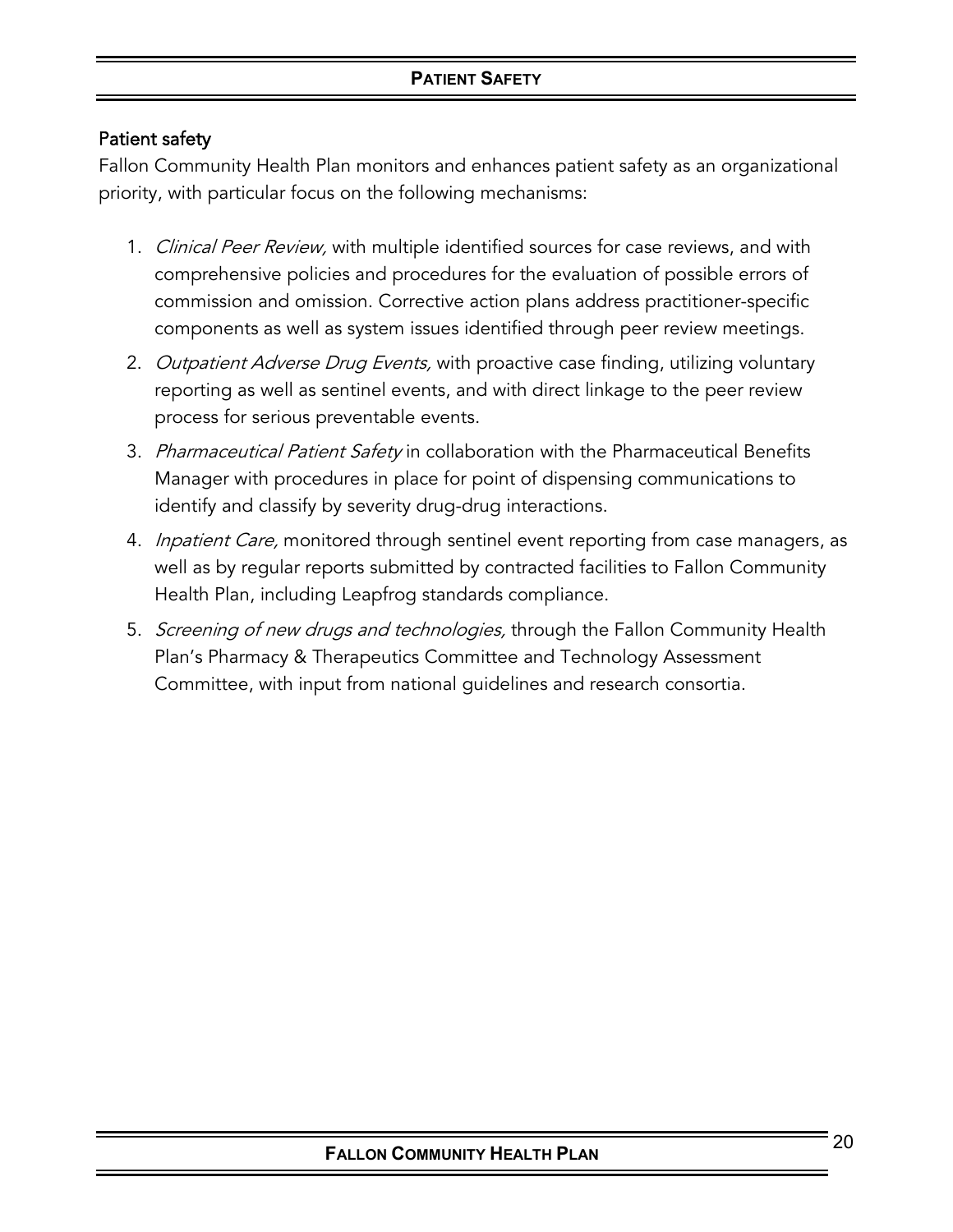## <span id="page-20-0"></span>Service and Quality Oversight Committee

The Service and Quality Oversight Committee and practitioners develop, implement and oversee FCHP's quality program. This Board of Directors committee provides oversight for the program, including clinical care, customer service, professional credentialing, member relations, utilization management, and disease care services. The Committee recommends policy decisions, analyzes and evaluates results of quality improvement activities, ensures practitioner participation in the quality program through planning, design, implementation or review, institutes needed actions and ensures follow-up as appropriate. The Service and Quality Oversight Committee fulfill the requirement of the Patient Care Assessment Committee as outlined in Article 5 of the amended and restated Corporate Bylaws of Fallon Community Health Plan. The meeting minutes reflect all committee decisions and actions, and are signed and dated.

## Responsibilities:

#### The committee:

- 1. Annually reviews and approves a comprehensive evaluation of the Quality Service Program's effectiveness for review and recommends approval to the Board of Directors.
- 2. Annually reviews and approves the Quality Services Program Description to ensure that the infrastructure supports the scope of the program.
- 3. Annually reviews and approves The Quality Services Work Plan which includes the business initiatives for the organization's Quality Services Program. Assures that the plan is aligned with the strategic plan of the organization, identifying major clinical and service initiatives, time lines, measurable outcomes and responsible staff.
- 4. Monitors reports submitted by the Clinical Quality Improvement Committee and Service Quality Improvement Committee, which include, but are not limited to:
	- Updates or status reports on the Quality Services Business Initiatives.
	- Customer Service performance reports as measured by the CAHPS<sup>®</sup> survey and other routine and ad hoc reports.
	- Clinical quality performance as measured by HEDIS<sup>®</sup> results and other routine and ad hoc reports.
	- Disease and Care Services performance reports.
	- Pharmacy and Technology Assessment reports.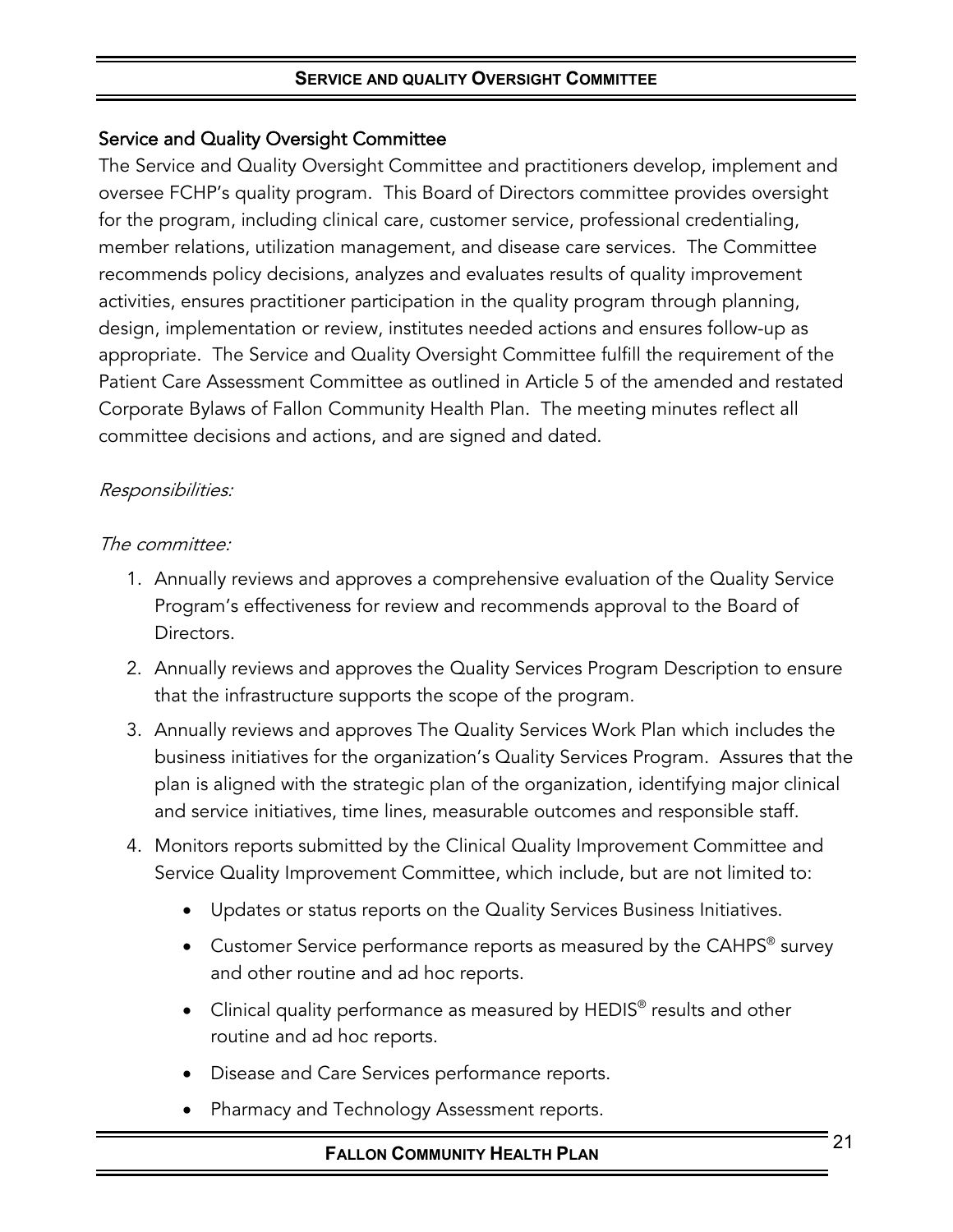- Utilization Care Services reports.
- 5. Recommends new or revised policies or quality initiatives based on the analysis of data received and opportunities identified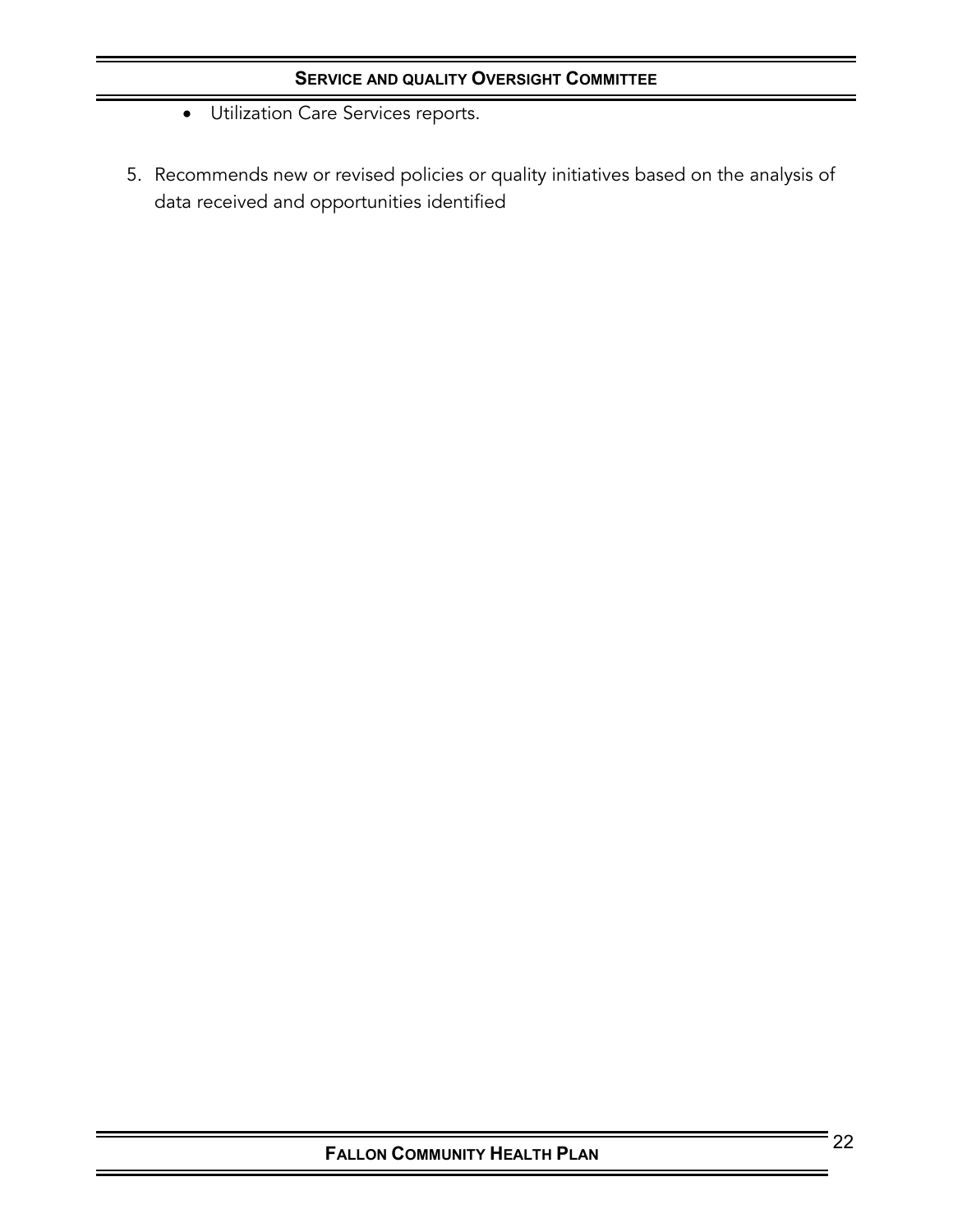## **HEALTH INSURANCE PORTABILITY AND ACCOUNTABILITY ACT OF 1996 PHYSICIAN AND PROVIDER COMPLIANCE FOR ELECTRONIC DATA TRANSMISSIONS**

<span id="page-22-0"></span>Fallon Community Health Plan (FCHP) is required to document HIPAA regulations to ensure physicians and providers are aware of and follow FCHP's policies and procedures for electronic transactions.

Physician and providers will be subject to provisions of the rules promulgated under the Health Insurance Portability and Accountability Act of 1996 ("HIPAA"). These rules include the Standards for Privacy of Individually Identifiable Health Information, the Standards for Electronic Transactions, the proposed Security and Electronic Signature Transactions, the pro-posed National Standard Health Care Provider Identifier and National Standard Employer Identifier and any other rules promulgated under HIPAA.

Physicians and providers will conform each electronic transaction submitted to FCHP to the X12 Implementation Guide Specifications Addendum applicable to the transaction, and to the applicable FCHP Companion Guide. FCHP may modify the Companion Guide at any time without amendment to this Provider Manual. Only the last-issued X12 Implementation Guide Specifications Addendum of each type will be effective as of the date specified in the X12 Implementation Guide Specifications Addendum. FCHP will reject any transaction that does not conform to the applicable Specifications Addendum, as adopted under HIPAA, and the FCHP Companion Guide.

Physicians and providers will cooperate with FCHP in such testing of the transmission and processing systems used by both parties in connection with FCHP as FCHP deems appropriate to ensure the accuracy, timeliness, completeness and security of each data transmission.

Physicians and providers warrant their authority to disclose to FCHP the data contained in each submission and will provide evidence of that authority to FCHP upon request. Physicians and providers are solely responsible for the preservation, privacy and security of data in its possession, including data in transmissions received from FCHP and other persons.

Physicians and Providers agree:

• Not to copy, disclose, publish, distribute, or alter any data, data transmissions, or the control structure applied to transmissions, or use them for any purpose other than the purposes for which was specifically given access and authorization by FCHP, or in any manner except as necessary to comply with the terms of the above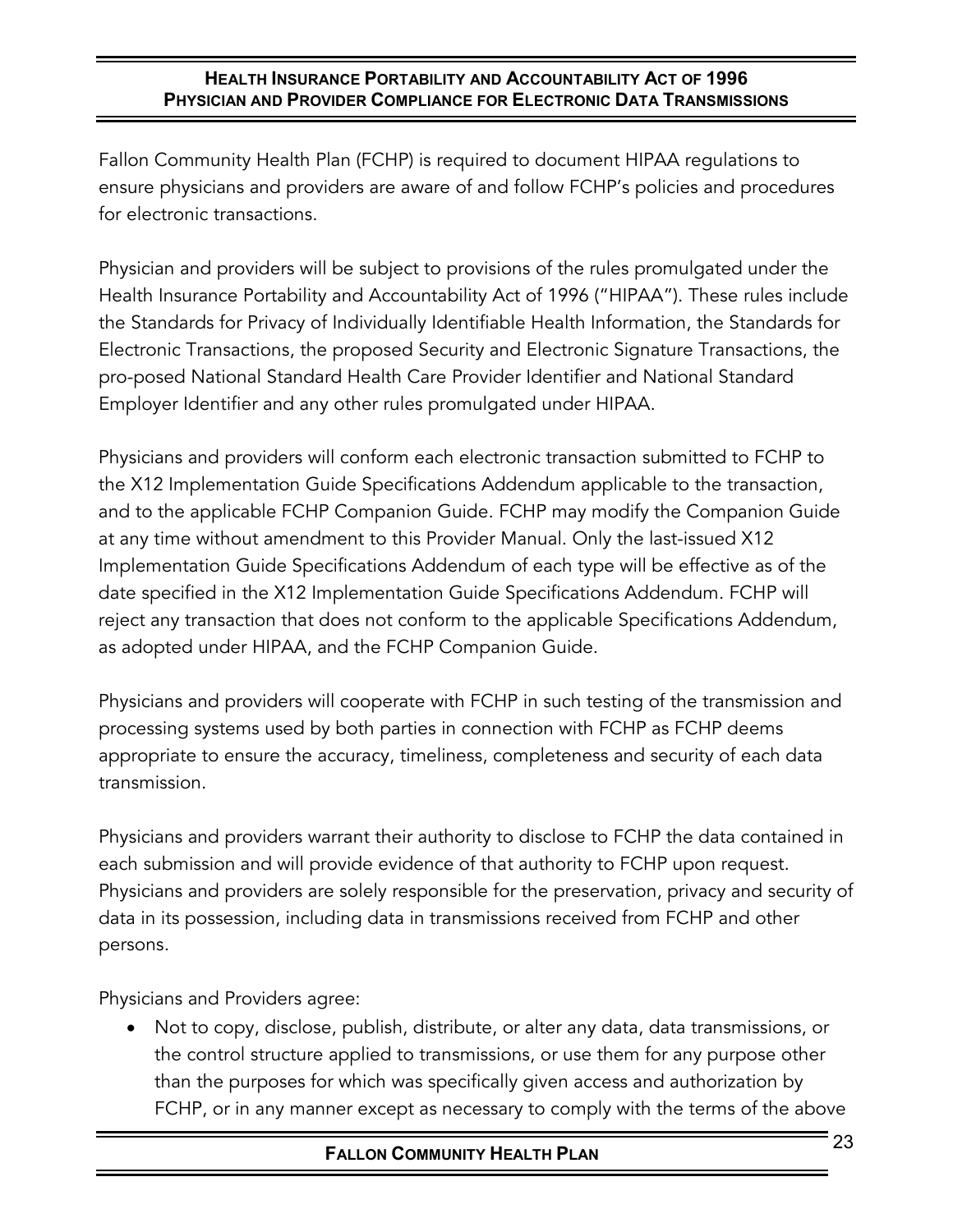#### **HEALTH INSURANCE PORTABILITY AND ACCOUNTABILITY ACT OF 1996 PHYSICIAN AND PROVIDER COMPLIANCE FOR ELECTRONIC DATA TRANSMISSIONS**

information.

- Not to obtain access to any data, transmission, or FCHP's systems by any means or for any purpose other than as FCHP has expressly authorized.
- If a physician or provider receives data not intended for their viewing, the physician or provider will immediately notify FCHP to arrange for its return or retransmission as FCHP directs. After such return or re-transmission, the physician or provider will immediately delete all copies of such data remaining in its possession